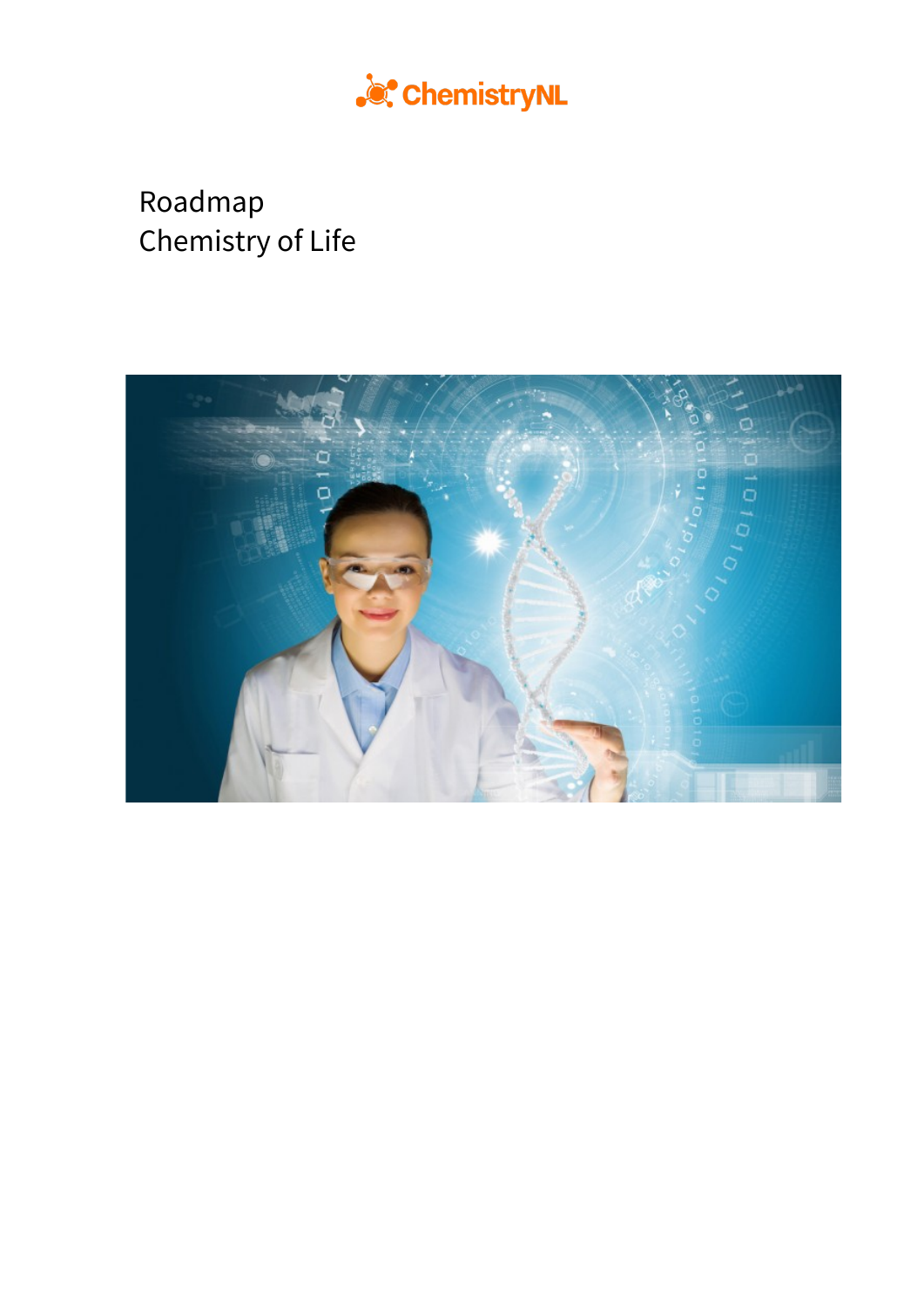

## ROADMAP CHEMISTRY OF LIFE

## **1.** Introduction

*Understanding of Life on a molecular level (Chemistry of Life) provides a key that unlocks unlimited opportunities for breakthrough innovations, needed to address our global challenges for people today, and generations to come. The unifying aim in Chemistry of Life is therefore to bring about the chemical means and molecular understanding leading to an improved, more precise, personalized and effective healthcare as well as more sustainable and healthy food for the benefit of mankind.*

Life entails a complex collection of molecules that enable, regulate, improve or threaten life. During the past century, scientific breakthroughs in (bio)chemistry led to the identification of molecules which are building blocks of life. We increasingly understand their functions, how they interact with small molecules and how they contribute to life. The fundamental understanding of the building blocks of life is applied in industries to develop products, improving life for individuals and society as a whole. While progress is enormous, leading to novel and targeted medicine and securing our food supply for a growing population, we still face major gaps in our understanding of life on a molecular level. At the same time, we are confronted with great challenges in healthcare as well as a sustainable healthy food supply.

*What are the next scientific breakthroughs in Chemistry of Life? How can the Netherlands contribute to these by using and further developing our excellent knowledge infrastructure and network of world class universities, knowledge institutes and the private sector? How can we capture innovations and economic growth in The Netherlands based on these breakthroughs (e.g. through our world-class food production systems and by expanding current vibrant biotech start-ups and establish novel ventures)?*

The answers will come from **collaborations**. Collaborations across disciplines, across industries (value chains), and across the world. The Chemistry of Life roadmap therefore has a focus on chemistry and molecular insights that will be embedded in all sectors that contribute to the scientific and economic breakthroughs the top sector Chemistry wishes to enable. These connections are further specified in section 4.

A three-pillar (task) roadmap has been developed to address the scientific challenges and economic opportunities in healthcare (task 1) and food/nutrition (task 2) and the link between them, connecting health and food/nutrition (task 3).

The **first pillar** (task 1) focuses on 'Molecular entities, devices and approaches for understanding, monitoring and improving **precision healthcare**'.

Many human diseases are the result of altered or malfunctioning molecular/cellular mechanisms and genetic mutations. Detailed understanding of cellular wiring in the normal and, by contrast, the diseased states is essential to develop (therapeutic) approaches that prevent diseases, or re-program and revert cells to a normal healthy state or trigger cell death (apoptosis) to eliminate defective cells. Genomics, transcriptomics, proteomics, metabolomics data (omics) obtained using advanced (clinical) analyses of patient material constitute a treasure trove to understand and redirect molecular pathways. Fundamental disciplines including molecular biology, biochemistry and medicinal chemistry together define the relevant interactions and events disturbed in disease and targeted in therapy. Emerging infectious diseases and antibiotic resistance are urgent health threats that can only be addressed with new chemical insights and knowledge and its applications. The identified health(care) related chemical processes can then be targeted by existing or newly developed drugs with more precise and efficient effect. Thus contributing to the KIA Health & Care with the mission that by 2040, all Dutch citizens will live at least five years longer in good health.

The **second pillar** (task 2) focuses on 'Molecular entities, technologies and approaches for understanding, monitoring and improving food to ensure a sustainable supply of safe and nutritious, delicious food and feed to optimize health and wellbeing'. The Netherlands is leading in the application of technological solutions to food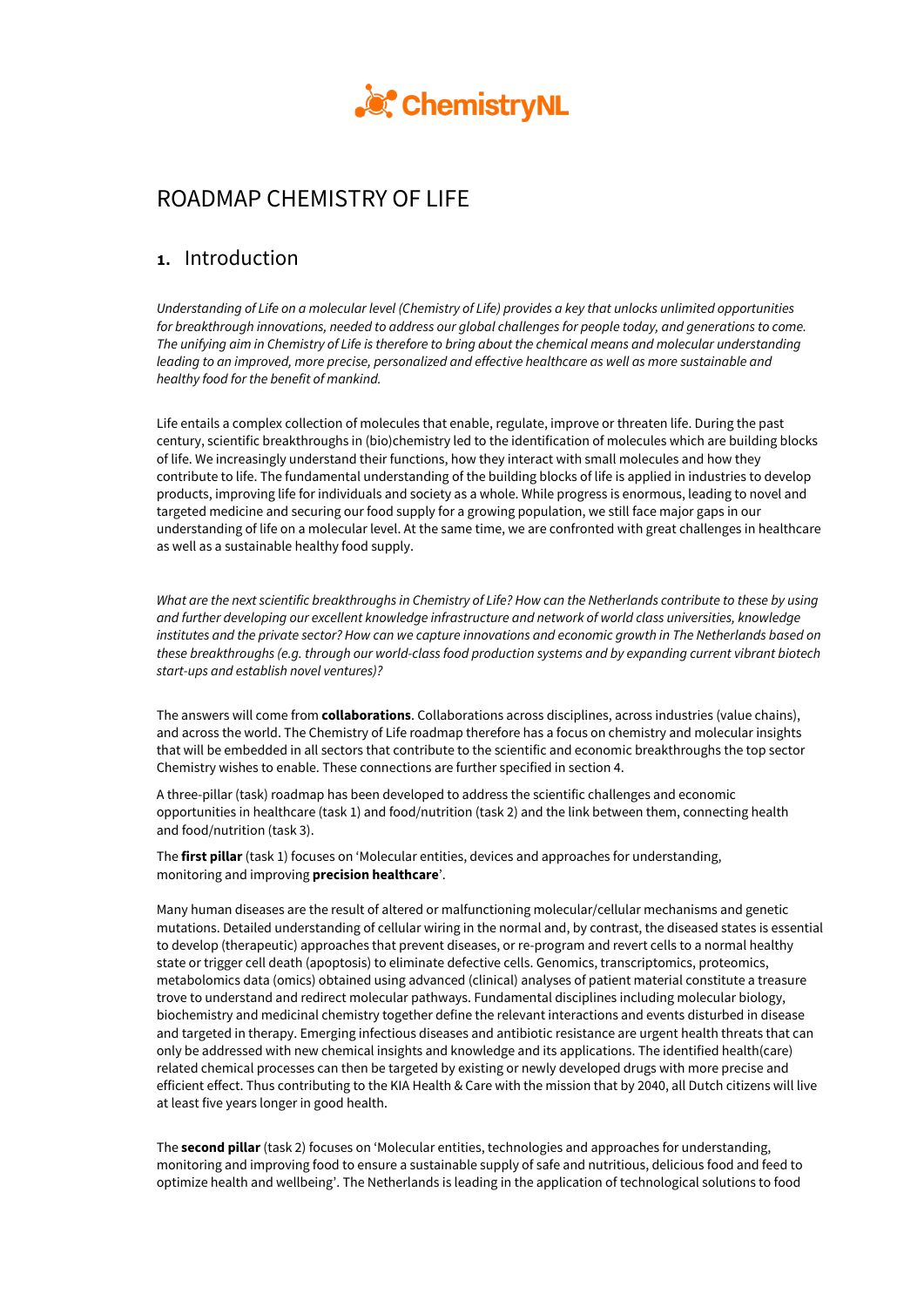

production and food security with for example Unilever, DSM and Danone Nutricia as key industrial parties located in the Netherlands. Chemistry is an essential element in food innovation. Chemistry will also enable the food sector to get to the next level in answering fundamental scientific questions to provide breakthrough innovations that address societal needs related to food quality and security throughout the whole lifespan. Sustainable food production and an increased contribution of renewable (plant-based) food to the human diet require new insights and understanding of food at the molecular level. This way, (bio)chemistry supports the missions formulated in the KIA Circular Economy which also aims for optimal use of resources, including biological resources and manufacturing processes. In addition, it is crucial to understand which molecules are present, the exact location and understand how these molecules mutually interact and build the supramolecular systems in foods responsible for flavour and taste as well as nutritional features and bioavailability of food nutrients.

The **third pillar** (task 3) focuses on **enabling technologies** and approaches for fundamental understanding, monitoring and improving molecular entities in the Chemistry of Life. This pillar creates a deeper **understanding of the building blocks of life** and developing **enabling technologies** while providing valuable input for understanding, monitoring and improving health(care), food security and eventually other sectors such as bioinspired materials, circular economy and sustainable energy. Thus contributing to the KIA Health & Care with the mission that by 2040, all Dutch citizens will live at least five years longer in good health.

|                                                                                                                                                                                                                                                         | <b>Short term</b><br><b>Now-2022</b>                                                                                                                                                                       | Mid term<br><b>Now-2030</b>                                                                                                                                                                                                                                                                                                                                                                                                                                                                                                                                                                                                                     | Long term<br>2030-2040                                                                                                                                                                                                                                                                                                                                                                                                                  | <b>Programme Line</b><br>ambition                          |
|---------------------------------------------------------------------------------------------------------------------------------------------------------------------------------------------------------------------------------------------------------|------------------------------------------------------------------------------------------------------------------------------------------------------------------------------------------------------------|-------------------------------------------------------------------------------------------------------------------------------------------------------------------------------------------------------------------------------------------------------------------------------------------------------------------------------------------------------------------------------------------------------------------------------------------------------------------------------------------------------------------------------------------------------------------------------------------------------------------------------------------------|-----------------------------------------------------------------------------------------------------------------------------------------------------------------------------------------------------------------------------------------------------------------------------------------------------------------------------------------------------------------------------------------------------------------------------------------|------------------------------------------------------------|
| Molecular entities,<br>devices and approaches<br>for understanding,<br>monitoring and<br>improving precision<br>healthcare                                                                                                                              | - Personalized<br>omics analysis<br>- Drug development<br>for orphan diseases<br>- Understanding<br>material properties<br>contributing to<br>improved<br>compatibility with<br>human bodies and<br>cells. | - Target identification for<br>(multifactorial) diseases<br>- Multidisciplinary multi-<br>centre of Drug Discovery<br>(e.g. Future Medicine<br>Initiative) which enforces<br>the cluster Chemical<br>technologies in the KIA<br>Key Technologies<br>- Structural<br>information on the<br>interaction of NCEs and<br>bio-conjugates with<br>target proteins<br>- Explore new<br>functionalities of<br>Materials in human<br>bodies (e.g. stability,<br>release, mechanical<br>strength, lubrication,<br>antimicrobial, molecular<br>detection and reporting)<br>which enforces the cluster<br>Advanced Materials in the<br>KIA Key Technologies | - Development of novel<br>clinically affordable<br>disease- oriented<br>workflows and devices<br>directly enforcing<br>Mission II Access to<br>Healthcare (KIA Health &<br>Care)<br>- Development of New<br>Chemical Entities (NCEs),<br>biopharmaceuticals and<br>bio-conjugates for use in<br>diagnostics, in vivo<br>imaging, and clinical<br>applications<br>- Piloting and<br>commercialization of<br>new materials and<br>devices | Improved and<br>more affordable<br>precision<br>healthcare |
| Molecular entities,<br>technologies and<br>approaches for<br>understanding,<br>monitoring and<br>improving food to<br>ensure a sustainable<br>supply of safe and<br>nutritious, delicious<br>food and feed to<br>optimize health(care)<br>and wellbeing | - Molecular<br>understanding of<br>factors impacting<br>texture/taste<br>- Validated biomarkers<br>of nutritional status in<br>order to progress from<br>descriptive models to<br>predictive models        | - Novel<br>enzymes/microbes that<br>tailor texture/taste both<br>in-situ and ex-situ<br>- Quantitative and<br>mechanistic models of in<br>vitro and in vivo digestion<br>of foods based on<br>biochemical properties of<br>food constituents                                                                                                                                                                                                                                                                                                                                                                                                    | New, biochemically<br>derived health promoting<br>substances, including<br>enzymes and micro-<br>organisms with a link to<br>life science technologies:<br>ST7-4 Gene Editing /<br><b>Precise Genetic</b><br>Engineering<br>- Correlation of in<br>vitro and in vivo                                                                                                                                                                    | Improved and<br>more sustainable<br>food                   |
|                                                                                                                                                                                                                                                         | Development of products<br>that improve nutritional<br>status and optimization of<br>guidelines and dietary                                                                                                | - Novel biochemical<br>processes for obtaining<br>ingredients with reduced                                                                                                                                                                                                                                                                                                                                                                                                                                                                                                                                                                      | digestion models:<br>what happens during<br>digestion in humans                                                                                                                                                                                                                                                                                                                                                                         |                                                            |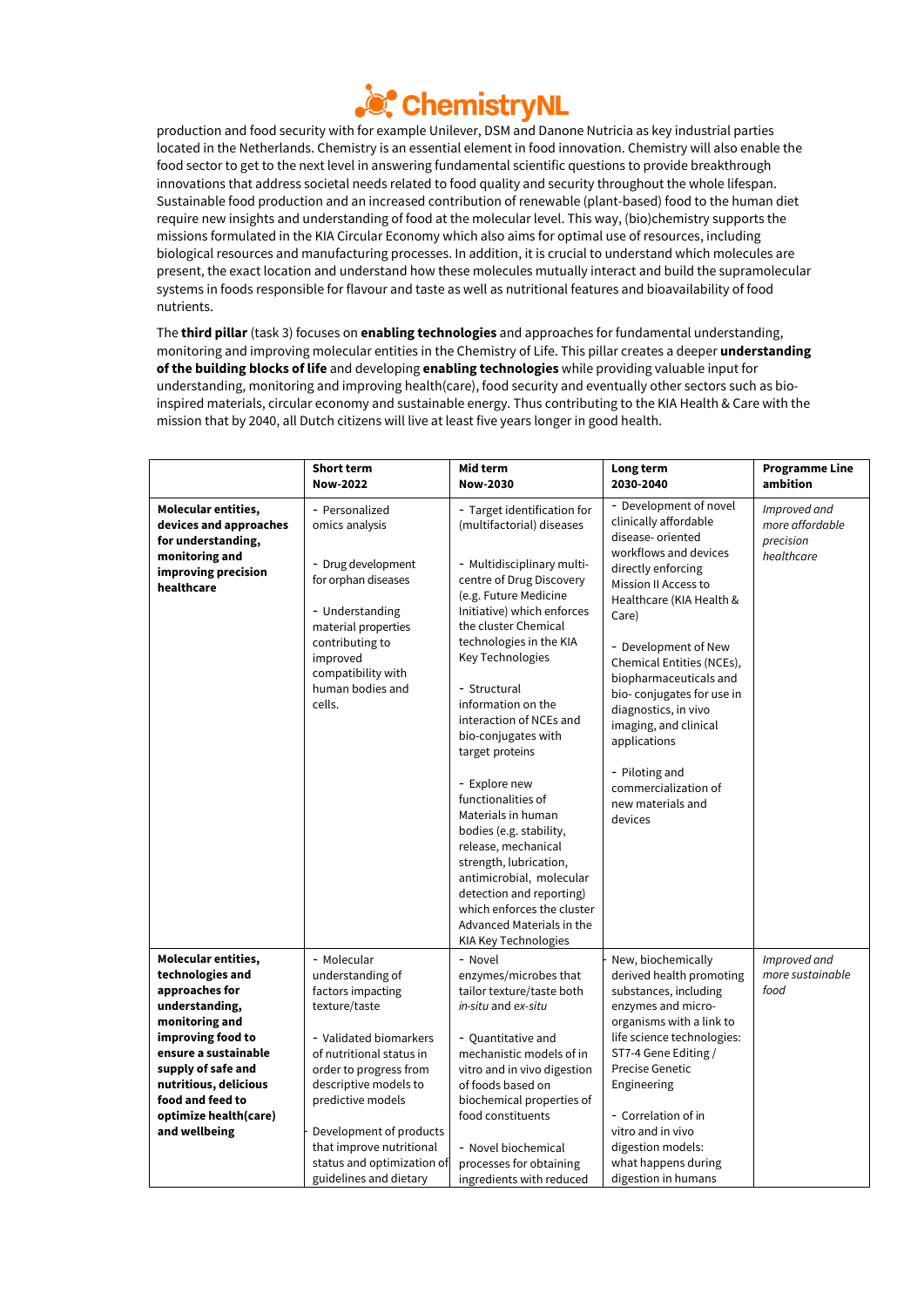

|                                                                                                                                                                      | recommendations<br>- Identification of<br>new, optimal chemical<br>processing of new,<br>sustainable sources<br>for protein supply<br>which enforces the KIA<br>Circular Economy;<br>MMIP2AQ3<br>- Adapt feeds to<br>reduce nitrogen,<br>phosphate and/or<br>sulphur emission<br>which enforces the KIA<br>Circular Economy;<br>MMIP2AQ11.                                                                                                                                                                                    | environmental footprint<br>- Molecular localization<br>methods including spatially<br>and time resolved analysis<br>tools for food ingredients<br>and finished products                                                                                                                                                                                                                                                                                                                                                 | and full functionality<br>of whole GI tract<br>including taste and<br>texture<br>Novel ingredients to<br>replace current,<br>undesired food<br>additives that are used<br>to reduce spoilage<br>supporting the<br>missions formulated in<br>the KIA LWV and the<br>KIA CE.                                                                                                                                                                          |                                                                             |
|----------------------------------------------------------------------------------------------------------------------------------------------------------------------|-------------------------------------------------------------------------------------------------------------------------------------------------------------------------------------------------------------------------------------------------------------------------------------------------------------------------------------------------------------------------------------------------------------------------------------------------------------------------------------------------------------------------------|-------------------------------------------------------------------------------------------------------------------------------------------------------------------------------------------------------------------------------------------------------------------------------------------------------------------------------------------------------------------------------------------------------------------------------------------------------------------------------------------------------------------------|-----------------------------------------------------------------------------------------------------------------------------------------------------------------------------------------------------------------------------------------------------------------------------------------------------------------------------------------------------------------------------------------------------------------------------------------------------|-----------------------------------------------------------------------------|
| <b>Enabling technologies</b><br>and approaches for<br>fundamental<br>understanding,<br>monitoring and<br>improving molecular<br>entities in the Chemistry<br>of Life | - Insight into the<br>impact of the<br>heterogeneity of<br>proteins and protein<br>complexes on cellular<br>networks<br>Building Blocks of Life,<br>16 projects that are<br>currently running,<br>supported by TKI<br>Chemistry together<br>with other topsectors<br>which support the<br>missions formulated in<br>the KIA LWV and the<br>KIA Health & Care and<br>enforces the cluster<br>Life Science<br>Technologies in the<br>KIA Key Technologies<br>- Novel biocatalytic<br>enzymes carrying out<br>unique chemistries | - Influence of<br>heterogeneity in the<br>dynamics of bio<br>molecular networks and<br>on the robustness of<br>systems<br>- Minimal cells that<br>conduct specific<br>biochemical reactions<br>and biotransformations<br>in a robust manner and<br>that can be used in<br>industrial applications<br>related to bioenergy,<br>biomaterials, chemical<br>production<br>- Markers for food<br>quality and spoilage and<br>food borne pathogens<br>supporting the missions<br>formulated in the KIA LWV<br>and the KIA CE. | Utilize the knowledge on<br>network dynamics and<br>cellular heterogeneity to<br>tackle challenges in<br>energy, food and<br>health(care).<br>- Synthetic cell-like<br>entities (eukaryotic and<br>prokaryotic) that in a<br>controlled manner<br>carry out complex<br>coupled processes<br>including basic<br>biochemical reactions<br>that can replicate<br>- "Organ-on-a-Chip"<br>modules that can be<br>used as a disease<br>specific screening | Accurate cell<br>systems for<br>medical, food<br>and energy<br>applications |

**Table 1**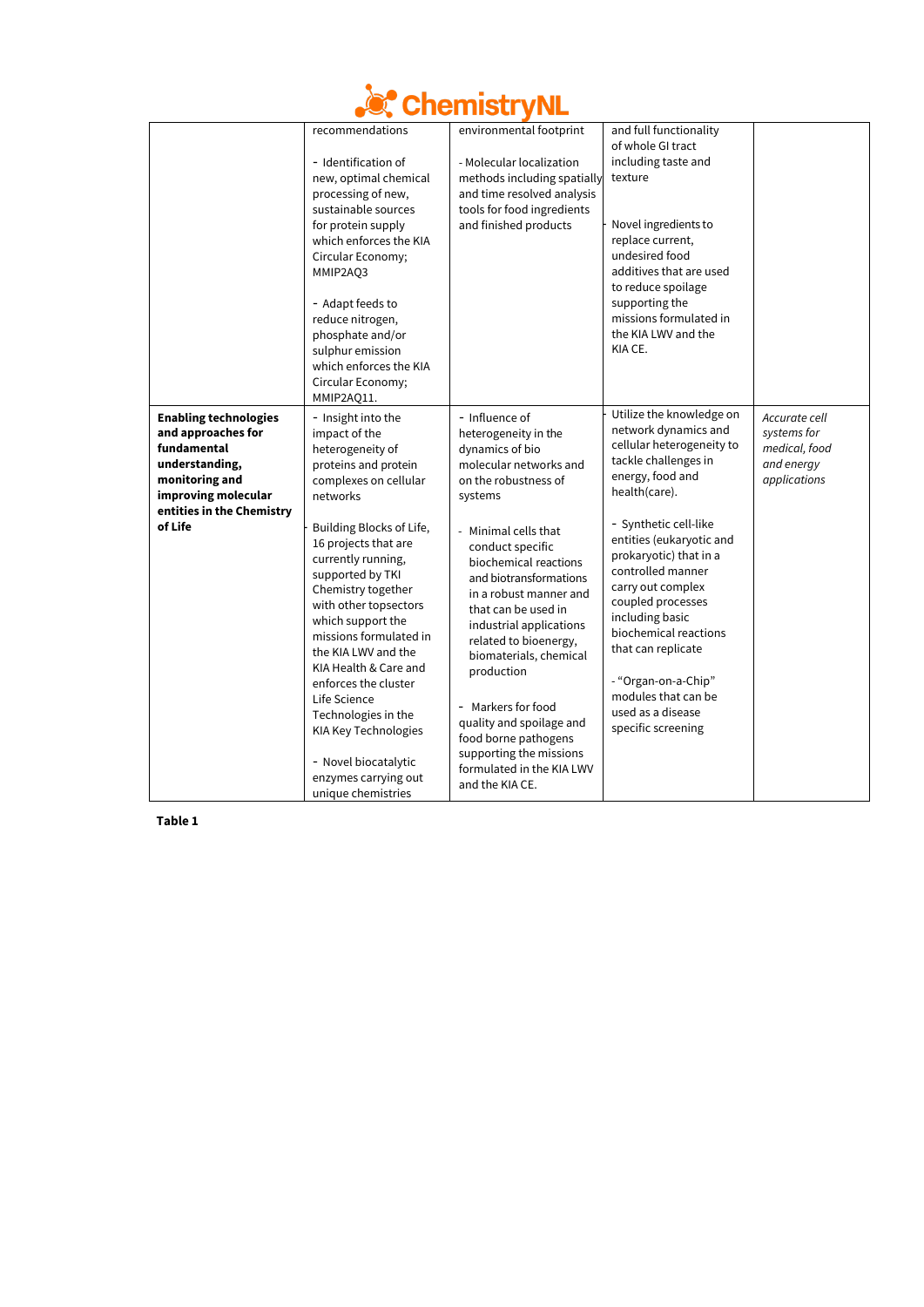|                                                                                                                                                                               | <b>Energy Transition and Sustainability</b>                        |                                                                                                                                                                                                                                                                                                                                                                                           |                        | Agriculture, water and<br>food                                                                                                                                                                                                                                                                                                                      | <b>Health and Healthcare</b>                                                                                                                                                                                                                                                                                                                                                                                                                                                                                                            | Security             | <b>Key Technologies</b>                                                                                                                                                                                                                                                                                                                                                                                                                                                                                                                                                                                                                                                                                                                                                               | Societal<br>earning<br>capacity |
|-------------------------------------------------------------------------------------------------------------------------------------------------------------------------------|--------------------------------------------------------------------|-------------------------------------------------------------------------------------------------------------------------------------------------------------------------------------------------------------------------------------------------------------------------------------------------------------------------------------------------------------------------------------------|------------------------|-----------------------------------------------------------------------------------------------------------------------------------------------------------------------------------------------------------------------------------------------------------------------------------------------------------------------------------------------------|-----------------------------------------------------------------------------------------------------------------------------------------------------------------------------------------------------------------------------------------------------------------------------------------------------------------------------------------------------------------------------------------------------------------------------------------------------------------------------------------------------------------------------------------|----------------------|---------------------------------------------------------------------------------------------------------------------------------------------------------------------------------------------------------------------------------------------------------------------------------------------------------------------------------------------------------------------------------------------------------------------------------------------------------------------------------------------------------------------------------------------------------------------------------------------------------------------------------------------------------------------------------------------------------------------------------------------------------------------------------------|---------------------------------|
| <b>ChemistryNL Roadmap</b><br>$\circledcirc$<br>S<br>$\bullet$                                                                                                                | Mission C "Industry"<br>Climate and Energy<br>(IKIA) in particular | Circular Economy                                                                                                                                                                                                                                                                                                                                                                          | Future Mobilitysystems | 7 missions                                                                                                                                                                                                                                                                                                                                          | missions                                                                                                                                                                                                                                                                                                                                                                                                                                                                                                                                | missions<br>$\infty$ | AdvMat, DigTech, EngFabTech<br>Key technnology (ST)<br>clusters: ChemTech,<br><u>LifesciTech, N</u><br>PhotoTech,                                                                                                                                                                                                                                                                                                                                                                                                                                                                                                                                                                                                                                                                     | 3 tracks                        |
| <b>Chemistry of Life</b>                                                                                                                                                      |                                                                    |                                                                                                                                                                                                                                                                                                                                                                                           |                        |                                                                                                                                                                                                                                                                                                                                                     |                                                                                                                                                                                                                                                                                                                                                                                                                                                                                                                                         |                      | LifeSciTech, ChemTech                                                                                                                                                                                                                                                                                                                                                                                                                                                                                                                                                                                                                                                                                                                                                                 | $\alpha$                        |
| Molecular entities,<br>devices<br>and approaches for<br>precision healthcare                                                                                                  |                                                                    | (Bio)chemistry supports the<br>missions formulated in the KIA<br>Circular Economy which also<br>aims for optimal use of<br>resources, including biological<br>resources and manufacturing<br>processes.                                                                                                                                                                                   |                        |                                                                                                                                                                                                                                                                                                                                                     | Wearable diagnostic devices eliminate<br>the need for visiting the hospital, are<br>instrumental to avoid clearly<br>dangerous environmental chemical<br>entities or enable to remove these from<br>environment (smart filters/absorbers)<br>and prevent disease and directly<br>enforces Mission II, access to<br>healthcare of the KIA Health & Care                                                                                                                                                                                  |                      | Creation of new chemical, molecular, biological and cellular<br>entities to interact with and predictably modify chemical<br>properties of biomolecules for treatment and the exploration of<br>new functionalities of Materials in human bodies enforces the<br>cluster Advanced Materials in the KIA Key Technologies; New,<br>biochemically derived health promoting substances, including<br>enzymes and micro- organisms link to life science technologies:<br>ST7-4 Gene Editing / Precise Genetic Engineering                                                                                                                                                                                                                                                                  |                                 |
| technologies<br>and approaches for<br>understanding,<br>monitoring and<br>improving food to<br>ensure a sustainable<br>supply of safe<br>and nutritious delicious<br>food and |                                                                    | Biochemical tailoring of rood,<br>Sustainable production, longer<br>shelf life of food products and<br>new sources of e.g. proteins and<br>the development of novel<br>ingredients to replace current,<br>undesired food additives that are<br>used to reduce spoilage<br>supporting the missions<br>formulated in Mission CE<br>(MMIP2AQ3) and also the<br>adaptation of feeds to reduce |                        | Biochemical tailoring of food,<br>Sustainable production,<br>longer shelf life of food<br>products and new sources of<br>e.g. proteins and the<br>development of novel<br>ingredients to replace current,<br>undesired food additives that<br>are used to reduce spoilage<br>supporting the missions<br>formulated in the KIA LWV;<br>Mission B & D |                                                                                                                                                                                                                                                                                                                                                                                                                                                                                                                                         |                      | To improve food quality in terms of texture/flavour (sensoric<br>experiences) and health related issues, foods can be tailored by<br>physical as well as (bio)chemical ways. With advances in<br>biochemistry and compositional combined with computational<br>analysis (including chemometrics approaches), additional means<br>became available to understand and modify foods and/or<br>ingredients in a precise and also more sustainable way. Such<br>developments are of crucial importance in the transition away<br>from animal-based protein supplies towards more<br>environmentally friendly plant-based protein sources with their<br>associated reduction of greenhouse gas emissions and enforces<br>the cluster Life Science Technologies in the KIA Key Technologies. |                                 |
| <b>Enabling technologies</b><br>and approaches for<br>fundamental<br>understanding,<br>monitoring and<br>improving<br>molecular entities in the<br><b>Chemistry of Life</b>   |                                                                    | Designer minimal cells for<br>application and production in<br>bioenergy, biomaterial and (bio-<br>)chemical production and<br>Markers for food quality and<br>spoilage and food borne<br>pathogens support mission CE                                                                                                                                                                    |                        | Designer minimal cells for<br>application and production in<br>bioenergy, biomaterial and<br>(bio-)chemical production and<br>Markers for food quality and<br>spoilage and food borne<br>pathogens and Building Blocks<br>of Life projects support the<br>missions formulated in the KIA<br>LWV; Mission B &D                                       | Building Blocks of Life support the<br>missions formulated in the KIA Health<br>Ind Healthcare; Mission I, II and III; The<br>chemical knowledge generated for<br>diagnostics and the information on the<br>chemical status in a body contributes<br>to the KIA Health & Care, mission I<br>ifestyle and environment) and mission<br>III (chronic diseases). Cell like entities<br>as smart diagnostic and therapeutic<br>gents contribute to the improvement<br>of health and healthcare, the overall<br>aim of the KIA Health & Care. |                      | Building Blocks of Life support and make use of Key Technologies;<br>Designer minimal cells for application and production in<br>bioenergy, biomaterial and (bio-)chemical production support the<br>cluster Advanced Materials in the KIA Key Technologies; Tailor<br>made platforms for high throughput drug screening.                                                                                                                                                                                                                                                                                                                                                                                                                                                             |                                 |

# **ChemistryNL**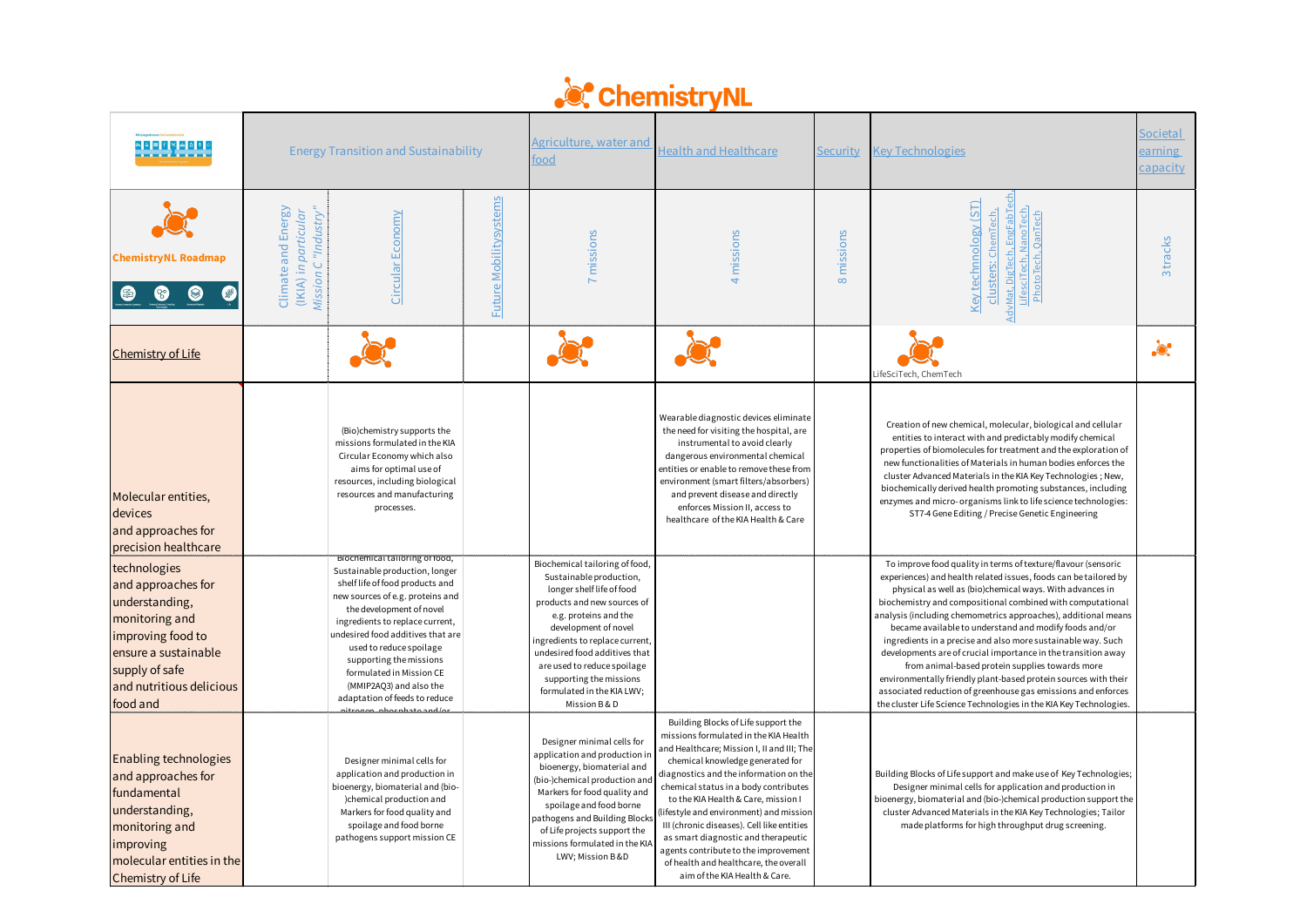

## **2.** Collection of tasks

A unifying aim in the Chemistry of Life theme is to bring about the chemical means that facilitate improved and more affordable precision healthcare and more sustainable and healthy food, both benefitting the future of mankind.

- 2.1. **Task 1**: Molecular entities, devices and approaches for understanding, monitoring and improving precision healthcare are relevant for e.g. cancer diagnosis, prognosis and treatment. Insight into specific molecular defects and targeting of these targeted strategies appear effective, but not all molecular defects developed as treatment targets can overcome treatment failure and recurrence. More detailed understanding of the complex responses based on understanding of the integrated chemical network of cells is key. This is equally relevant for other chronic diseases of tissue degeneration (neurodegeneration, circulatory system, joints) where chemical clues can be used as early warning and chemical intervention needs to be designed to reach the specific sites involved and have the desired regenerative effect. This task directly supports mission III of the KIA Health & Care (chronic diseases).
	- 2.1.1 Development of analytical and biophysical devices (e.g. chemical read out on biopsy samples, molecular imaging for non-invasive imaging applications, computational tools for -omics analysis of complex traits) which enforces Mission II Access to Healthcare (KIA Health & Care)
- 2.1.2 Creation of new chemical, molecular, biological and cellular entities to interact with and predictably modify chemical properties of biomolecules for treatment (e.g. eliminate cancer cells, restore neuronal function, repair degenerated joint tissue, kill microbes and virus infected cells, or prevent infection, stimulate immune responsiveness specifically to diseased cells, address orphan diseases). Explore new functionalities of materials in human bodies (e.g. stability, release, mechanical strength, lubrication, antimicrobial effect, molecular detection and reporting) which enforces the cluster Advanced Materials in the KIA Key Technologies
- 2.1.3 Biomedical materials for improved functionalities (with applications in transplantation, joint repair, to increase the longevity and function of *ex vivo* organoids or biopsies, enabling study and diagnosis, scaffold cells for tissue repair and delivery of therapeutic chemicals in a localized and controlled way) which enforces the cluster Advanced Materials in the KIA Key Technologies
- 2.1.4 Lifestyle & environment (wearable diagnostic devices eliminate the need to visit the hospital, are instrumental to avoid clearly dangerous environmental chemical entities or to remove these from environment (smart filters/absorbers) and prevent disease) and directly enforces Mission II of access to Healthcare (KIA Health & Care)
- 2.1.5 Sustainable production (devices and entities that biodegrade, are smaller and do not need to be disposed of and stimulate re-use in complex synthesis and production). This can be linked with the cluster Chemical technologies in the KIA Key Technologies.
- 2.2. **Task 2**: 'Molecular entities, technologies and approaches for understanding, monitoring and improving food to ensure a sustainable supply of safe and nutritious, delicious food and feed to optimize health and wellbeing and to prevent noncommunicable (like cardiovascular disease, diabetes and cancers) and neurodegenerative diseases (like dementia). This task directly supports the central mission of the KIA Health & Care and specific missions III (chronic diseases) and IV (dementia).
	- 2.2.1. Biochemical tailoring of food. The correlation between food composition, microbiome and disease allows for the tailoring of food to promote a beneficial health status and microbiome (in some cases disease-specific). Food and diet can also be tailored to promote a healthy immune system with the food being a source of therapeutic agents. For this all there is a strong need to know what nutritional components are crucial for maintaining and regaining health and preventing specific diseases. Altering the food chemical composition can also aid to make the food last longer and better maintain nutrients in storage and transport. Thus supporting the missions formulated in the KIA LWV and the KIA CE
	- 2.2.2. Understanding food digestion and metabolism to increase nutritional availability and health. Correlate in vitro and in vivo digestion models to explain what happens during digestion in humans and full functionality of the whole GI tract including taste and texture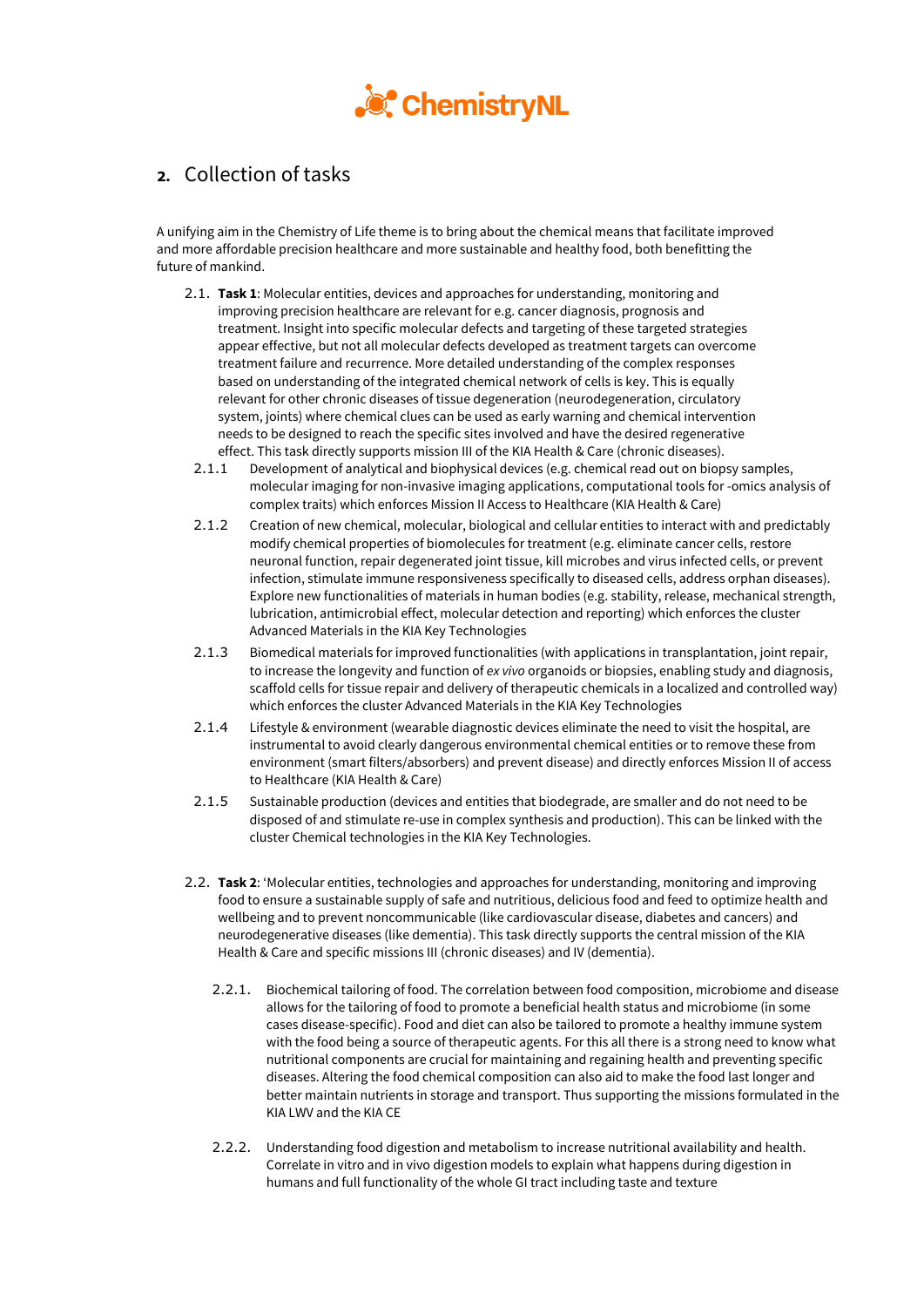

- 2.2.3. Sustainable production and consumption. Feeding the ever-increasing world population in a sustainable manner is becoming a true challenge which is also addressed in the KIA LWV and the KIA Circular Economy. Through this Chemistry of Life roadmap, new sources of e.g. proteins are currently being implemented. Consumer acceptance is modest due to flavour and taste defects caused by the presence of off-flavours generated in the growing of plants or in later food manufacturing and storage. Blocking (enzymatic) formation routes and other mitigation strategies require a detailed molecular understanding of (plant) cellular mechanisms.
- 2.3. **Task 3**: Enabling technologies and approaches for fundamental understanding, monitoring and improving molecular entities in the Chemistry of Life
	- 2.3.1 Understanding of cellular processes from molecule to organism
	- 2.3.2 Engineering of molecules and cells
	- 2.3.3 Technologies to measure and track food deterioration and food borne pathogens

#### **3.1 Task 1: Molecular entities, devices and approaches for understanding, monitoring and improving precision healthcare**

In the Chemistry of Life Program first of all, **analytical and biophysical tools and methods** need to be further developed that assist us to monitor the molecular entities, not only in our body, but also in animals, plants, fungi and other organisms. In the future human, animals and plant, healthcare will only be more intertwined. For future healthcare such approaches will allow us to develop new diagnostics for early discovery and enable a more personalized and precise health care monitoring and disease prevention. This will enable one to monitor the status of healthy individuals, and of patients with chronic diseases and detect disease in more early stages. Impact of lifestyle, and environment on health can also be monitored by these means. Additionally, they will help to balance safety and efficacy in the nutrition chain.

Importantly, new molecular and cellular entities will be synthesized and/or designed, ranging from highly selective inhibitors to adapted cellular therapies (such as stem cells and gene therapies and tailor- made vaccines). This Task is related to the central mission of th[e KIA Health & Care](https://www.health-holland.com/public/publications/kia/kennis-en-innovatieagenda-2020-2023-gezondheid-en-zorg.pdf) and specific missions II (Access to healthcare) and III (chronic diseases).

#### **3.1.1** Development of analytical, biophysical devices and cellular model systems

Most human diseases are the result of altered and/or malfunctioning of molecular and/or cellular mechanisms and genetic mutations. The molecular basis of disease is often poorly understood. Moreover, current therapies appear ineffective for some patients and drug resistance may occur. Quantitative patient-derived **omics analysis** and model-based predictions (using big data and artificial intelligence) constitute a treasure trove to understand which molecular pathways are affected and may be targeted by (existing) drugs, thus offering an avenue towards precision medicine.

#### To achieve this:

We need to explore and develop analytical and biophysical strategies and devices, cellular model systems and approaches for monitoring, understanding and target identification to improve more precise (personalized) and effective healthcare. Application of novel sensor systems also include low cost, non-invasive systems to monitor the nutritional status of cells and their response to food and nutritional ingredients. This is related to the KIA Key technologies, cluster Life science technologies Q2 (develop reliable implants that monitor and/or treat medical conditions) and Q3 (developing medical devices that monitor body parameters and medical conditions invisible on the skin or easily accessible at home or in primary care for preventive healthcare or the monitoring of chronic diseases) and chemical technologies ST1-2 Analytic Technologies Q2 (develop micro-analytical systems to measure cellular structures and body fluids in real-time with techniques for multiscale analysis of the local molecular processes and the related medical conditions).

#### Specific steps required present-2040:

- I. Development of diagnostic workflow/devices:
	- Establish large-scale multi-centre infrastructures for the quantitative analysis of all bio-molecular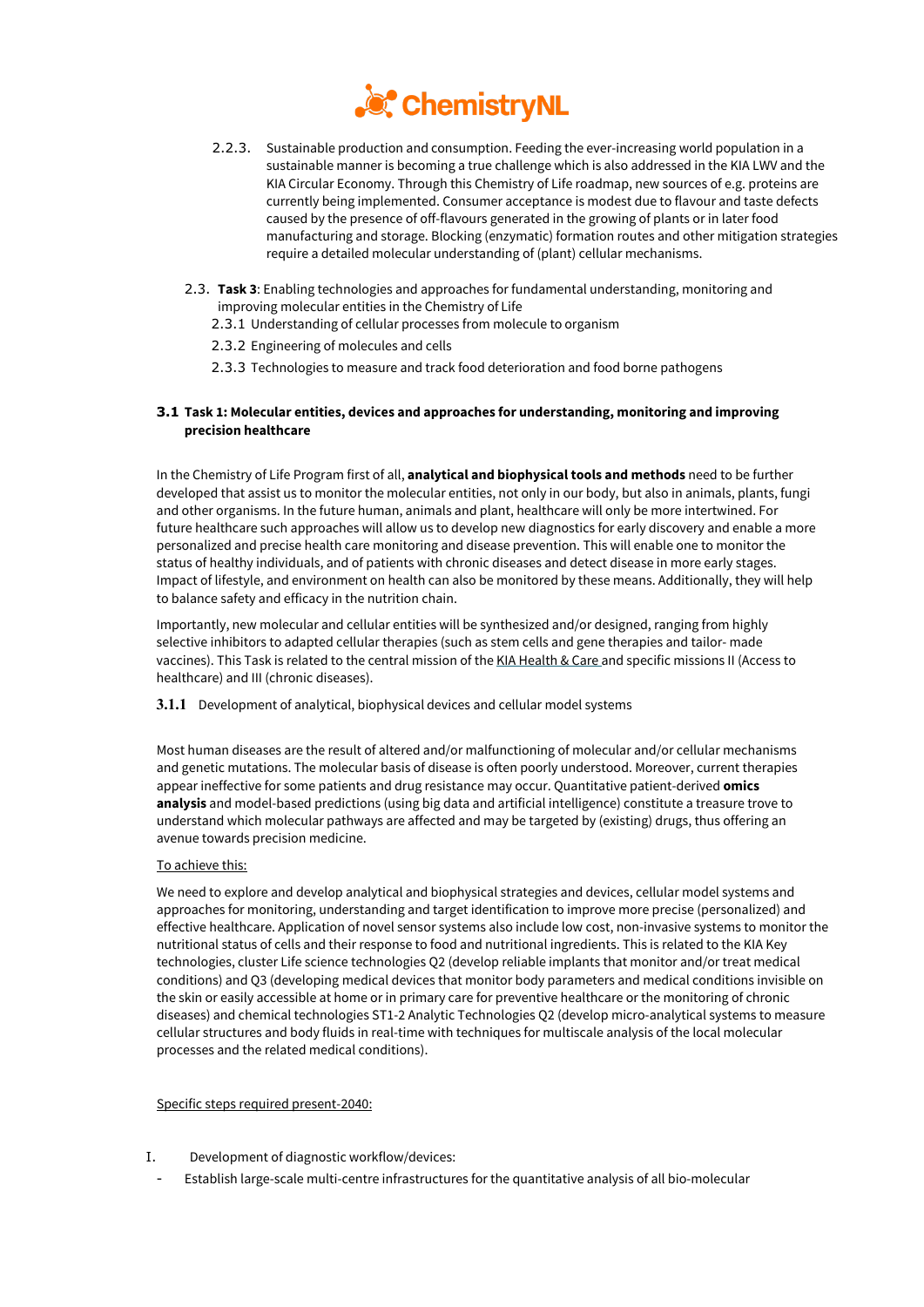

entities such as the Future Medicine Initiative (genomics, proteomics, metabolomics, structural biology, bio-imaging, chemical biology etc.)

- Determine which biomolecular entities and combinations are relevant/robust to predict disease state, prognosis, treatment options and or treatment success
- Development of high-throughput novel diagnostic analytical workflows and devices for (multifactorial) diseases
- Translation into ultra-sensitive, easy-to-use, low-cost micro-devices useable in precision healthcare
- II. Obtain novel insights into molecular mechanisms of disease
	- o Develop novel synthetic and cellular platforms/model systems (e.g. pluripotent stem cells (iPSCs) derived cells/organoids; 3D cellular co-cultures; multiplex high content imaging) and analytical tools for networked biochemical processes, diagnosis and intervention.
		- I Identify sets of molecular components, interactions and complex signalling networks representative for diseasestate or response to treatment
	- o Network based analysis of diseases using chemo-/bioinformatics, pharmacogenomics and systems biology to understand the relationship between human physiology, the microbiome and the environment.
		- Identify critical and accessible steps in molecular pathways and networks for novel (multifactorial) intervention and targeting.

#### Milestones:

- o Personalized omics analysis, relevant robust markers of disease process identified and validated
- o Establishment personalized (iPSCs-based) (2/3D) multi-cellular model systems (cells/organoids)
- o Target identification for (multifactorial) diseases
	- o Enabled network-based analysis of disease based on quantitative profiling of patient material using chemo-/bioinformatics, pharmacogenomics and systems biology
	- o Device (multi-) targeted therapies for (multifactorial) diseases
- o Developed novel clinically affordable disease-oriented workflows anddevices
	- New and affordable personalized diagnosis and care

#### Expected results present- 2040:

*Scientific/technological goal:* Target-based therapy established on disease network analysis.

*Industrial end goal:* Translation of diagnostic tools and analysis to commercialization.

*Societal goal:* Cohort of patients performing disease related self-diagnosis or self-monitoring thus contributing to Mission II (Access to Healthcare) of the KIA Health & Care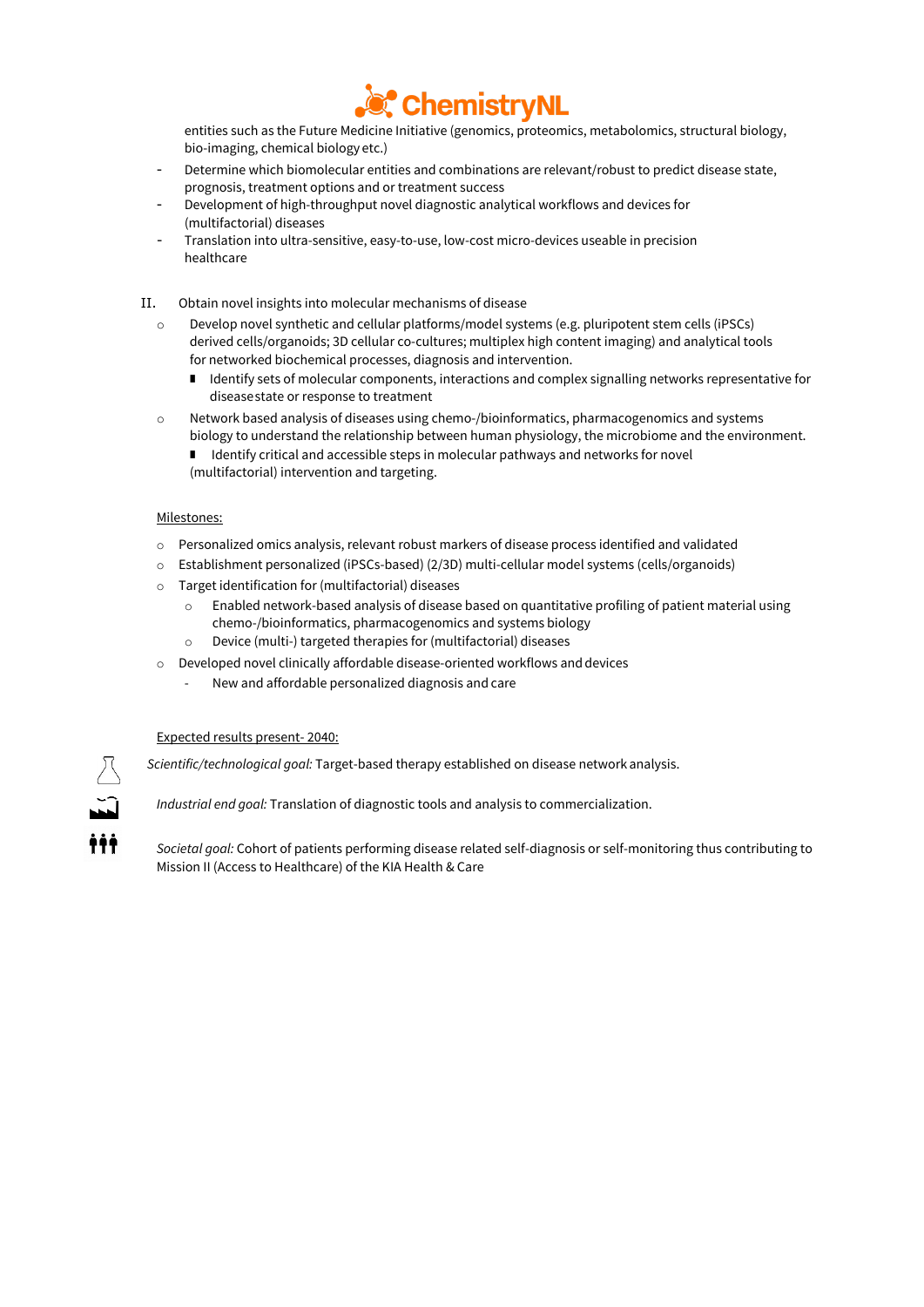

#### **3.1.2 Creation of new chemical, molecular and cellular entities**

Over the last decade, advances in genetic and proteomic analysis have led to the identification of a large set of genes/proteins that play a key role in disease. It is an enormous challenge to determine which of these genes/proteins are suitable drug targets. These **target genes and proteins** need to be studied on a molecular level and their activities perturbed with small-molecule compounds, biologicals or genetics to validate them as *'druggable'*. This offers enormous opportunities for the Netherlands and especially for chemistry in the life sciences field. Chemistry is key in the development of novel assay technologies, diagnostic agents and it provides the starting point for the development of **novel classes of drugs** in areas of unmet needs. An investment in target validation on a molecular level, small molecule screening, medicinal chemistry or antibody-based approaches will allow the development of small molecule drugs/biologicals that allow more effective and affordable treatment of disease.

#### To achieve this:

In order to translate current genetic and proteomic knowhow into novel therapies, several steps need to be taken including strengthening of specific expertise and infrastructure establishment. Examples of opportunities for drug development include novel drugs/biologicals that can be used to treat cancer, infectious-, metabolic-, auto-immune-, and genetic diseases as well as medication that acts on the central nervous system and drugs that aid tissue regeneration. Likewise, opportunities exist for the development of biologicals and cell-based therapies and creation of new chemical, molecular and cellular entities. Novel chemical probes and assays need to be developed for detailed studies of targets on a molecular level. Simultaneously such probes may aid the development of diagnostic agents.

#### Specific steps required present-2040:

- I. Assay development for selection of bioactive (bio)molecular entities:
- o Development of novel miniaturized assay formats for High Througput Screening (HTS) and fragmentbased approaches (e.g. FRET, fluorescence polarization, activity-based profiling) for identification of well-defined target selective new chemical entities (NCEs) and biologicals.
- o Validation of assays for high content screens and cell-based assays for identification of welldefined target selective NCEs and biologicals.
- o Development of target or class specific probes for studies of drug action in cells and animal models. These probes also offer opportunities for the development of diagnostic and imaging agents.
	- II. Design and synthesis of new (bio)molecular entities which enforces the cluster Chemical technologies in the KIA Key Technologies :
- o Synthesis and biochemical programs aimed at the development of bioactive molecules that can serve as therapeutic agents. Further characterization of novel (bio)chemical entities, and the cellular processes and networks they act on.
- o Precision medicine. Development and application of tailor-made NCEs and biologicals aimed at (families of) disease-related targets (for unmet diseaseareas).
	- Development of first tool compounds/biologicals, which are entities that validate molecular targets for the treatment of specific diseases.
	- Development of candidate drugs that act on targets validated with toolcompounds.
	- Development of matching probes that can be developed into imaging and diagnosticagents.
- o Structure-based drug design (SBDD)
	- Obtain structural information of target protein to develop 3D molecular models oftargets.
	- **Binding mode prediction and (virtual) screening for selection of candidate molecules.**
	- **F** Parallel high throughput crystallography and structure determination.
	- Design and optimization of molecular entities.

#### Milestones:

- Development of NCEs, biologicals and bio-conjugates for use in diagnostics, in vivo imaging, and clinical applications.
	- Omics data exploited by the development of novel tool compounds and matching diagnostic probes.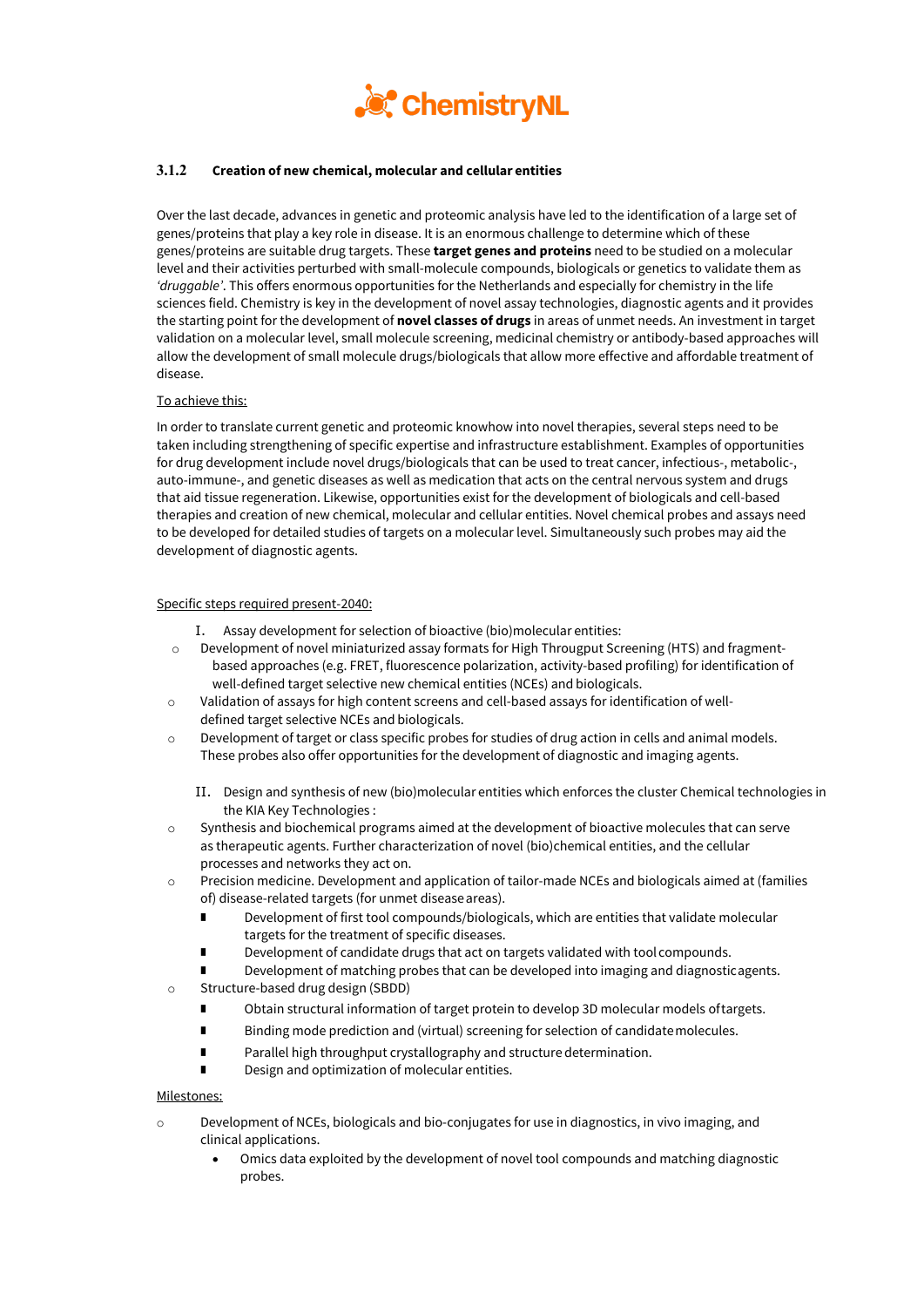

- Proof of Concept realized for several NCEs, biologicals in Phase 1 and phase 2 clinicaltrials.
- $\circ$  Structural information on the interaction of NCEs, biologicals and bio-conjugates with target proteins available
- o Multidisciplinary multi-centre of Drug Discovery:
	- Establishment of a centralized infrastructure to prepare, store, analyse, model and test Dutch collections of small molecules and bioactive compounds for HTS and high content screening purposes.
		- Compound logistics
		- IP issues (or open source innovation plan)
		- Outreach to partners with relevant targets
	- Further development of drug candidates and biologicals into new affordable medicines and affordable entities for diagnosis and therapy.
		- Coordinated small molecule synthesis, medicinal chemistry, chemical biology based approaches and central screening and characterisation both in vitro and cell- based and high content.
		- Public-private partnerships for further development of NCEs.

#### Expected result present- 2040:

*Scientific/technological goal:* development (bio)molecular entities for diagnostic and therapeutic applications. This will require a Dutch multidisciplinary centre for Drug Discovery providing HTS services and high content screening.

*Industrial end goal:* New diagnostic probes, high quality NCEs, biologicals for further development towards marketed drugs that serve unmet medical areas. Establishment of novel ventures.

*Societal goal:* New diagnostics and new drugs leading to, healthier living, and better health(care), and better understanding and control of disease by affordable small molecules or biologicals thus contributing to the KIA Health & Care.

#### **3.1.3 Biomedical Materials for improved functionalities,** which enforces the cluster Advanced Materials in the KIA Key Technologies

Development of improved biomedical materials to reduce the burden for a variety of diseases offers an important solution to unceasingly rising healthcare costs and requirements for a better quality of life. Biomedical materials can improve the performance of for instance implants, medical devices, scaffolds and drug delivery systems. Furthermore, superior biomedical materials may help minimize side-effects and the need for invasive surgery.

#### To achieve this:

In order to generate novel and improved biomedical materials for safe, cheap and widespread use in surgery and monitoring of disease, several phases of the innovation pipeline need to be strongly connected. Aspects of fundamental chemical research for improved functionalities, production processes and medical evaluation for in vivo use are to be jointly tackled. Examples of application areas for improved biomedical materials include in vivo sensors, cardiovascular surgery, oncology, muscoskeletal, nephrology, drug delivery systems and implants. This is related to the KIA Key technologies, cluster Life science technologies Q2 (develop reliable implants that monitor and/or treat medical conditions) and Q3 (developing medical devices that monitor body parameters and medical conditions invisible on the skin or easily accessible at home or in primary care for preventive healthcare or the monitoring of chronic diseases) and chemical technologies ST1-2 Analytic Technologies Q2 (develop micro-analytical systems to measure cellular structures and body fluids in real-time with techniques for multiscale analysis of the local molecular processes and the related medical conditions).

#### Specific steps required present-2040:

- I. Understanding material properties contributing to improved compatibility in humancells.
- II. Explore new functionalities of Materials in human bodies (e.g. stability, release, mechanical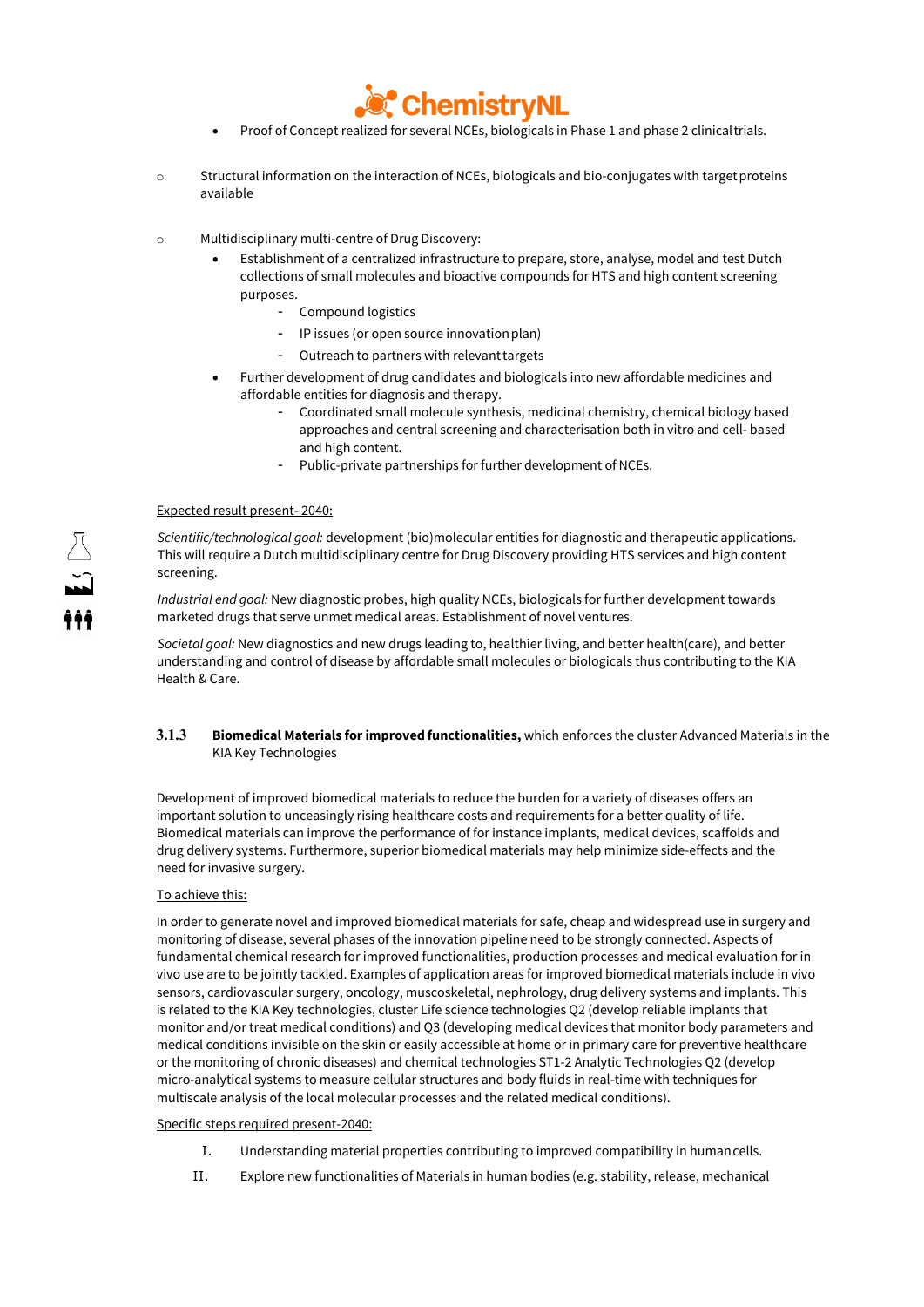

strength, lubrication and antimicrobial).

- III. Development of new materials and devices.
- IV. Piloting and commercialization of new materials and devices.

#### Milestones:

- o New insights in basic principles created
- o proof of principles established

#### Expected result present- 2040:

*Scientific/technological goal:* New leads for Biomedical Materials developments established, Dutch centres of excellence and international network established (PPPs).

*Industrial end goal:* High quality biomedical materials with wide array of application areas and large market potential in medical interventions.

*Societal goal:* improved health care due to improved quality of life, reduced side effects or need for invasive surgery thus contributing to the KIA Health & Care.

#### **Examples o[f MJPs](https://www.hollandhightech.nl/sites/www.hollandhightech.nl/files/inline-files/20191024%20KIA-ST%20Bijlage%20B%20-%20MJP%27s%20overzicht_0.pdf) related to this pillar:**

MJP02 Building Blocks of Life Begrip en benutting van cellulaire sytemen

MJP13 Smart personalized food and medicine

MJP16 MedTech

MJP17 Biomedical Engineering for Health

MJP71 Meet- en Detectietechnologie

MJP72 Evidence Based Sensing

MJP86 Bridge – Life Science Technologies

MJP87 Vitality, Lifestyle and Ageing-in-place for people with (early) dementia

#### **Examples of initiatives related to this task:**

Gravity Programs such as **Institute of Chemical Immunology** an[d Cancer GenomiCs.nl,](http://www.cancergenomics.nl/) Roadmap Infrastructure [Proteins@Work](http://www.netherlandsproteomicscentre.nl/paw) an[d uNMR.](http://www.nmr-nl.org/)nl[, TI-COAST,](http://www.ti-coast.com/) [Pivot Park Oss,](http://www.pivotpark.nl/) [European Innovative Medicines](http://www.imi.europa.eu/) [Initiative](http://www.imi.europa.eu/) (IMI)[, FIGON,](http://figon.nl/nl/Home)  Roadma[p NL-BioImaging AM,](http://eurobioimaging.nl/) [DTL,](http://www.dtls.nl/) [OneHealth](file://userdata/users$/s.koppel/TKI/updaten%20roadmap%20@%20april%202020/ncoh.nl) an[d CeSAM.](http://www.cesam-nnl.com/)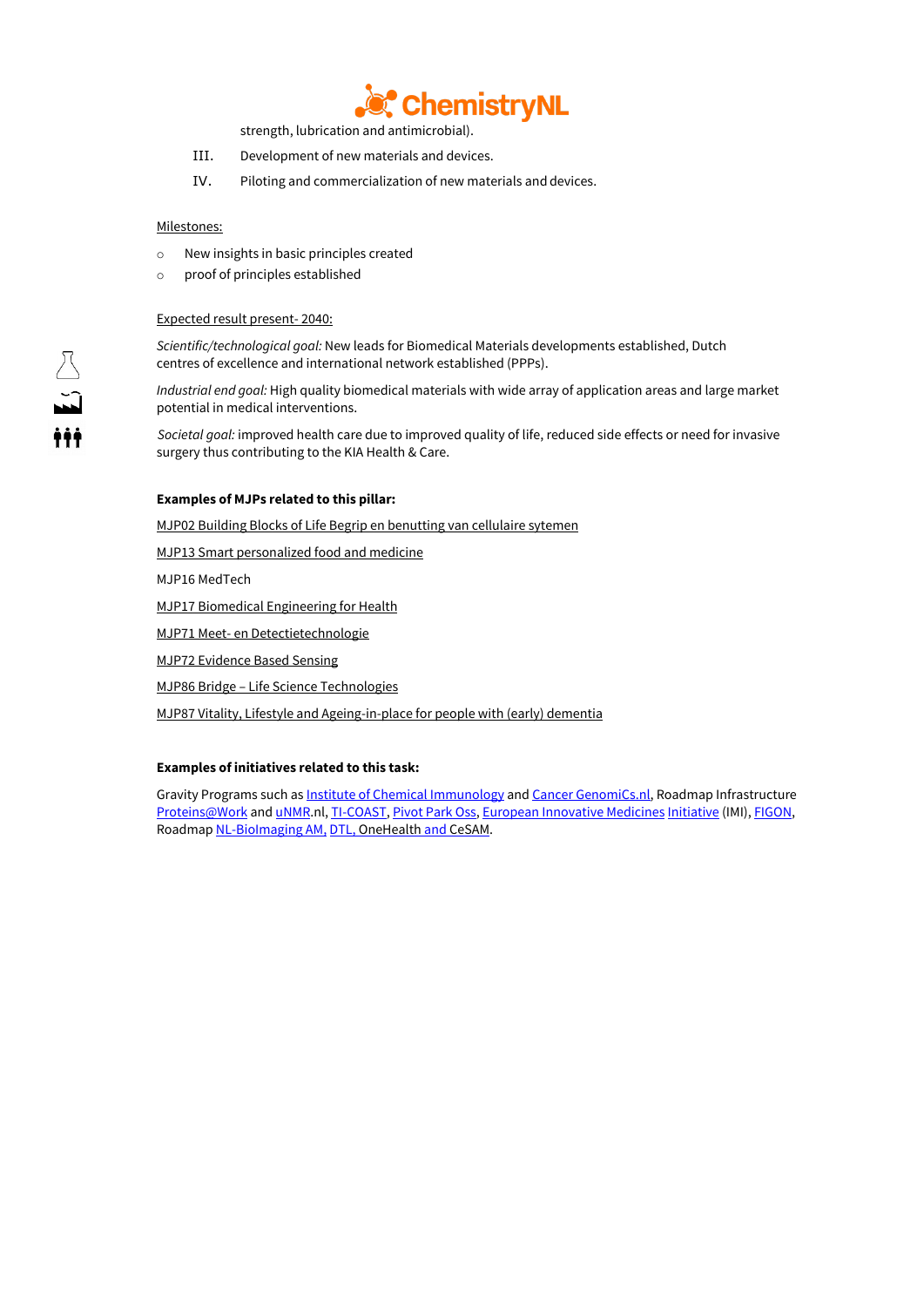

#### **3.2 Molecular entities, technologies, devices and approaches for understanding, monitoring and improving food to ensure a sustainable supply of safe and nutritious, delicious food and feed to optimize health and wellbeing**

#### **3.2.1 Biochemical tailoring of food**

Consumers have increasing demands for the quality of their food. To improve food quality in terms of texture/flavour (sensoric experiences) and health related issues, foods can be tailored by physical as well as (bio)chemical ways. With advances in biochemistry and compositional combined with computational analysis (including chemometrics approaches), additional means became available to understand and modify foods and/or ingredients in a precise and also more sustainable way. Such developments are of crucial importance in the transition away from animal-based protein supplies towards more environmentally friendly plant-based protein sources with their associated reduction of greenhouse gas emissions and support the missions formulated in the KIA LWV and the KIA CE and enforces the cluster Life Science Technologies in the KIA Key Technologies. (Biochemical) Tailoring exploiting the versatility of food and food ingredients with optimal processing, flavour and texture will allow us to turn plants into tasty, safe and nutritious foods.

#### To achieve this:

Biochemical tailoring of food and food ingredients (including live/viable cultures) should include:

- a. Understanding the production routes of (off-) flavour and taste compounds in plants and methods to modify these.
- b. Enzymatic or microbial production of flavour, texture and health supportingsubstances.
- c. Molecular understanding of the food matrix and ingredient (enzymes, microbes) interaction leading to a desired food performance.
- d. Correlate *in vitro* and *in vivo* digestion models to explain what happens during digestion in humans and decipher the full functionality of the whole GI tract including taste and texture sensing

#### Specific steps required present-2040:

#### Short term:

- I. Identify relevant flavour forming reactions in foods and fermented foods that can or have to be improved, both in situ in foods and ex-situ productions of flavours
- II. Identify specific locations of molecules, quantify intermolecular interactions in foods and understand how molecules build multiscale structural organisations affecting protein binding, the uptake of nutrients and the experience of flavours
- III. Identify suitable health promoting substances that are formed by a limited number of enzymatic reactions, using microbes or that are plant derived.
	- IV. Advancing sensory science (texture, taste/flavour combination).

Long term:

- V. Produce and apply enzymes or microbes to improve or stabilize flavour in foods and/or ingredients.
- VI. Enhanced production of taste, nutrition and health promoting substances within the food matrix.
- VII. Cascading enzyme reactions including activation of desired nutrient formation routes and inactivation of formation routes of off-flavours or natural toxins or anti-nutrients.
- VIII. Connecting sensory science (incl. texture/taste combination) with molecular understanding to guide food tailoring.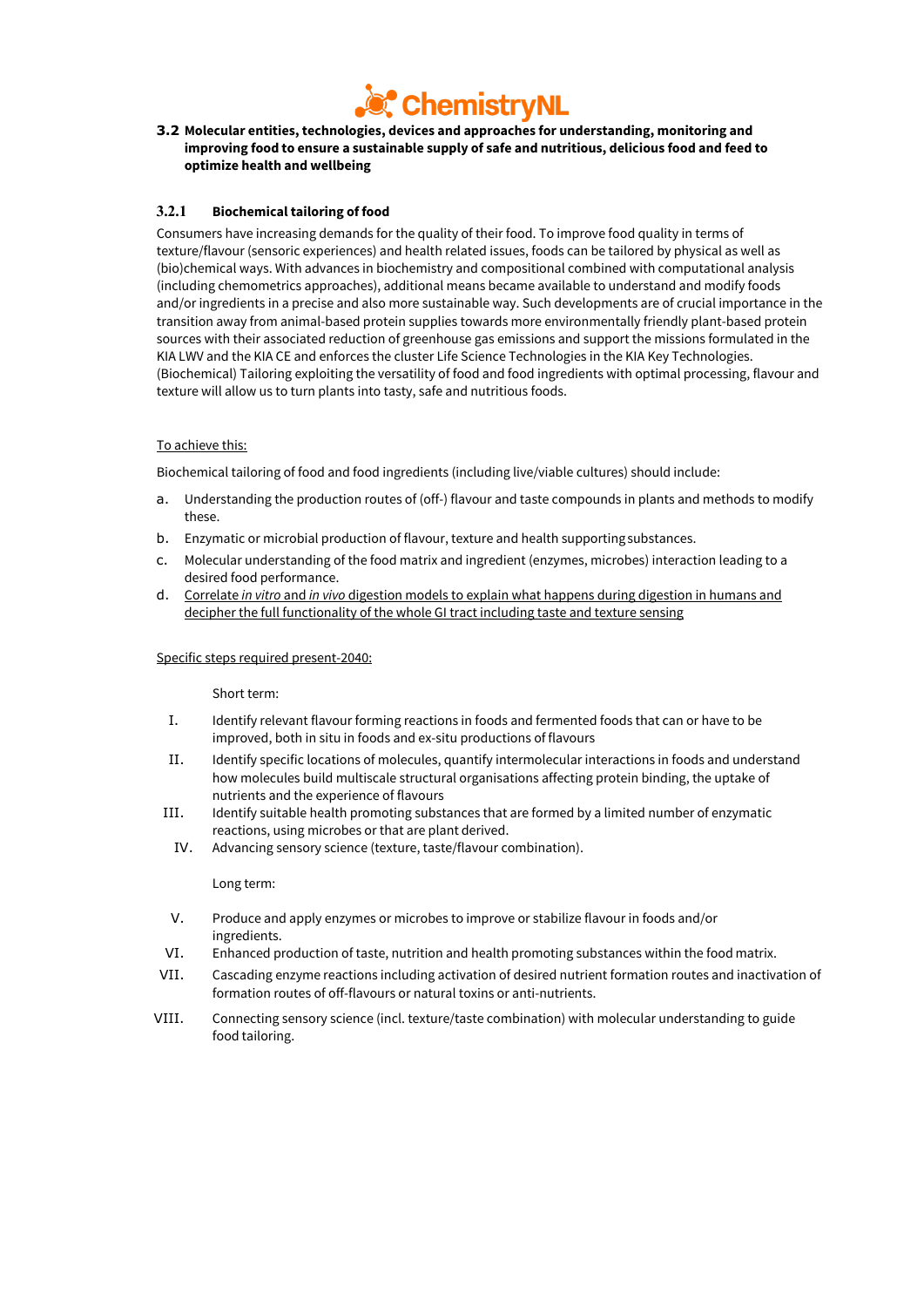

#### Milestones:

- o Insight in and control of formation routes of off-flavours, toxins and anti-nutrients in plant-based materials
- o Improved nutrient delivery through controlling protein/small molecule interaction
- o Molecular understanding of factors impacting texture/taste.
- o Novel enzymes/microbes that tailor texture/taste both in situ and ex-situ.
- o New, biochemically derived health promoting substances, including enzymes andmicro-organisms.

#### Expected result present- 2040:

*Scientific/technological goal:* Improved insight in biochemistry of processes occurring during food and food ingredient production.

*Industrial end goal:* more controlled tasty and healthy food, personalized food. Increased flexibility in terms of raw materials.

*Societal goal:* Longer shelf life of food products and less waste due to too low flavour or off-flavour formation. All food produced in a circular manner with limited environmental impact. Thus supporting the missions formulated in the KIA LWV and the KIA CE.

#### **3.2.2 Understanding food digestion and metabolism to increase nutritional availability and health**

An important mission to improve the value of food is increased nutritional availability and contribution to health. Modern urban populations suffer from the so called "triple burden" of malnutrition, by which the coexistence of hunger, nutrient deficiencies, and excess intake of calories leading to overweight and obesity create a serious threat to human health. Increased nutritional availability and improved health status by (bio)chemical advances and improved understanding of nutrition and health will greatly reduce this health threat.

#### To achieve this:

Increased efficiency of use of foods by increased nutritional availability of food constituents is needed. Key to this is the understanding of the molecular processes and interactions taking place during the digestion of foods, including the role of the gut microbiota. More specifically, this includes:

- a. Identifying biomarkers of pre- and probiotics
- b. Nutritional value: Understanding digestion kinetics (*in vitro* and *in vivo*).
	- Understanding of enzymatic/fermentation kinetics relevant for the food bolus; Enzymology of "Crowded system dynamics".
	- Understanding molecular interactions during digestion/fermentation processes.
- c. Dynamic effects of metabolized food components (host, microbiota and interplay between the two) on tissue and organ functions (e.g. brain, muscle, immune system, gut).
	- Engineering of food to target specific organs or cells.

#### Specific steps required present-2040:

*Short term*

- I. Establishment of mechanistic molecular descriptors of hydrolysis/fermentation kinetics of food constituents.
- II. Establishment of physico-chemical descriptors of hydrolysis/fermentation processes of food constituents in semi-solids systems.

Quantitative correlations between the microbiota composition and the occurrence and/or formation of prebiotics during intestinal fermentation.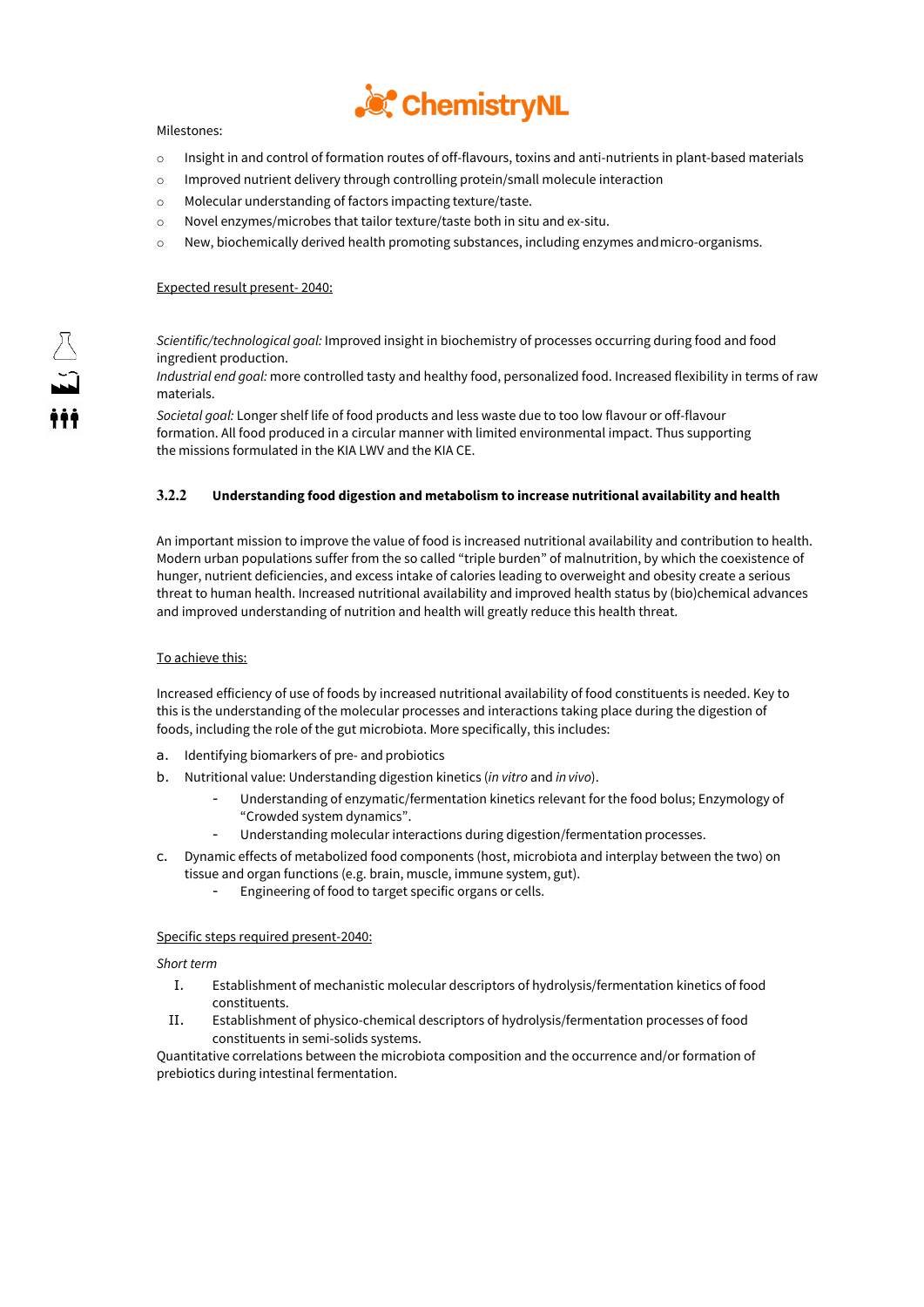

### *Long term*

III. Integration of molecular and physico-chemical parameters to describe the spatial and temporal resolution of food digestion/fermentation products in the digestive tract during consumption of foods for healthy and diseased individuals of different ages (from new-borns toelderly).

#### **Milestones**

- o Validated biomarkers of health and disease in order to come from descriptive models to predictive models.
- o Quantitative and mechanistic models of *in vitro* and *in vivo* digestion of foods based on biochemical properties of food constituents.
- o Correlation of in vitro and in vivo models.

#### Expected result present- 2040:

*Scientific goal:* Improve insight in connection between nutrition and health by understanding digestion.

*Industrial end goal:* Foods with optimal nutritional value and related added value.

*Societal goal:* Foods with directed impact the (bio)chemistry of health and disease. Thus supporting the central mission of the KIA Health & Care.

#### **3.2.3 Sustainable production and consumption**

Accelerated globalization and raised living standards leading to increased production and consumption of food are progressively threatening our climate, deplete natural resources and have a negative environmental impact. Responsible food production and consumption is a crucial aspect of improved food security and availability. Hence, there is a need for the creation of an "efficiency revolution" in the use of agricultural raw materials by making consumer preferred products based on plant materials, developing new technologies for making conversions more efficient and by preventing wastes and nutrient losses without the use of undesired chemicals. A biochemical approach is key to this development, thereby improving the sustainability of food supply. Knowledge of the chemistry and the molecules involved again is crucial.

This enforces the cluster Chemical technologies in the KIA Key Technologies; Q5 to develop cheap ad efficient electrochemical processes for the conversion of H20, CO2, N2 or biomass to fuels and raw materials for the chemical industry explicitly including the required scaling of these processes to GW level in the design and ST1-1 (Bio) process Technology Q1 Develop sustainable and effective conversion of biomass to raw materials and specialty chemicals through micro-organisms for example for waste water conversion

#### To achieve this:

Food manufacturing should be carried out in a more sustainable manner than today. Important areas of attention to be elaborated on in this aspect relate to:

a. More sustainable food and food ingredient processing by less use of chemicals, water and energy (low temperature processing).

- Food processes in concentrated and/or crowded systems.
- Replacing "chemical" extraction of ingredients by aqueous (enzymatic) processes with full recycling of extractants and processing aids.

b. Understanding biochemical properties of terrestrial, aquatic or other raw materials for replacement of animal based foods/food ingredients (e.g. proteins).

Less spoilage of foods by exploring biochemical production and use of new nature inspired preservatives, e.g. lipid stabilizers, anti-oxidants, phenolics and microbial preservatives supporting the missions formulated in the KIA LWV and the KIA CE.

#### Specific steps required present-2040:

#### *Short term*

I. Development/adaptation of analytical methods to be used in concentrated and/or crowded systems.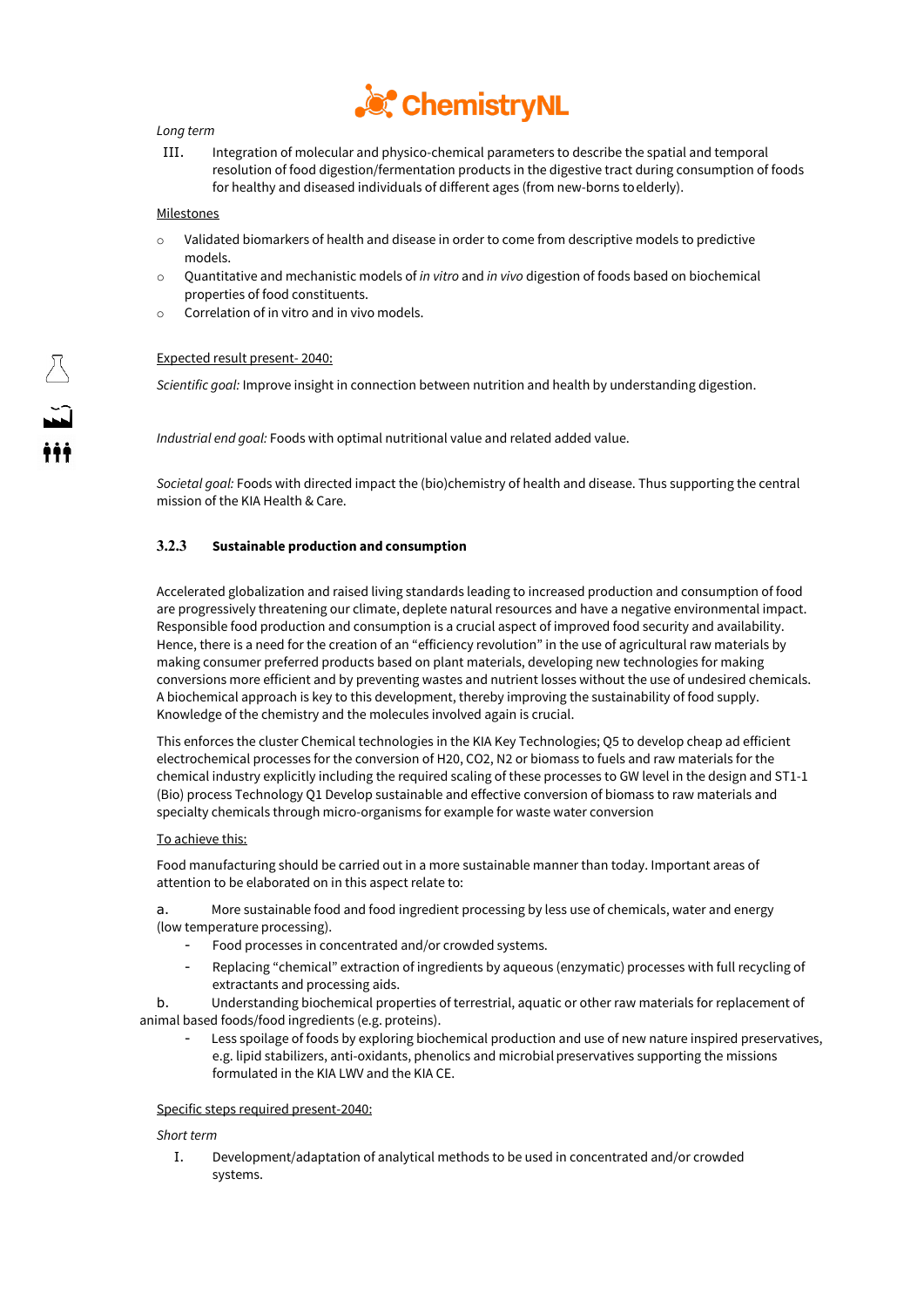

- II. Understanding at a molecular level the contributions of individual components within complex ingredients as well as isolated ingredients from existing and novel sources.
- III. Understanding the fate of molecules in novel milder food processing methods.
- IV. Identification of critical descriptors of enzyme function (selectivity, activity, stability, etc.) in concentrated/crowded systems.
- V. Identification of highly selective and effective enzymes to release ingredients and/or to produce ingredients from raw materials.
- VI. Control of biochemical conversion reactions deteriorating the properties of ingredients obtained from novel sources.

#### *Long term*

- VII. Understanding functionality of food ingredients, (e.g. proteins) from a molecular perspective, taking into account also intermolecular interactions, thereby enabling implementation of existing and new food sources.
- VIII. Targeted modification of food ingredients from existing and novel sources to enhance functionality and use.
	- IX. Establishment of mild-chemical, enzymatic or microbial routes to produce ingredients.

#### Milestones:

- $\circ$  Identification of new, sustainable sources for protein supply including methodologies to convert these into safe and nutritious, consumer-preferred products.
- o Novel biochemical processes for obtaining ingredients with reduced environmentalfootprints.
- $\circ$  Mild processing routes retaining all positive nutrients while preserving quality and safety of the food.
- o Novel ingredients to replace current, undesired food additives that are used to reducespoilage by natural alternatives.

#### Expected result present- 2040:

*Scientific goal:* Understanding biochemical conversions in complex matrices and concentrated systems. Understanding biochemical production routes for new antimicrobials.

*Industrial end goal:* Improved sustainability of food production and consumption.

*Societal goal:* More efficient use of food and food ingredients to address food security and environmental burden. Thus supporting the missions formulated in the KIA LWV and the KIA CE

#### **Examples o[f MJPs](https://www.hollandhightech.nl/sites/www.hollandhightech.nl/files/inline-files/20191024%20KIA-ST%20Bijlage%20B%20-%20MJP%27s%20overzicht_0.pdf) related to this pillar:**

MJP04 High Tech to Feed the World

MJP06 Verbetering van de fotosynthese-efficientie

MJP13 Smart personalized food and medicine

MJP87 Vitality, Lifestyle and Ageing-in-place for people with (early) dementia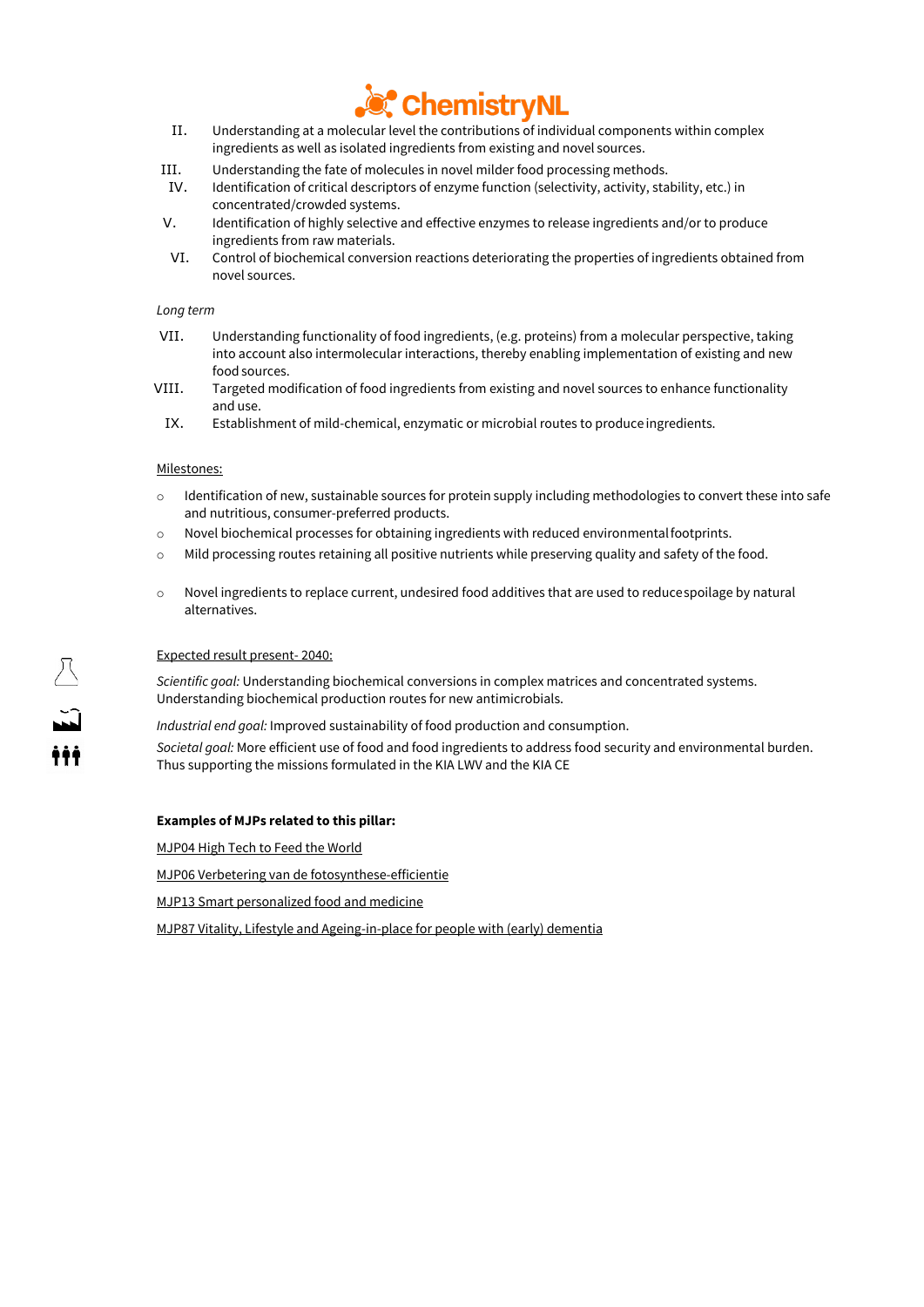

#### **Examples of MMIPs related to this pillar:**

MMIP2A Q11: stikstof en fosfaat

MMIP2A Q3: eiwittransitie

MMIP2A Q7: voedselverspilling

Examples of initiatives related to this task:

[Carbohydrate Competence Center](http://www.cccresearch.nl/nl/) (CCC), multiple programmes withi[n WageningenUR Food and Biobased](http://www.wageningenur.nl/nl/Expertises-Dienstverlening/Onderzoeksinstituten/food-biobased-research.htm) [Research,](http://www.wageningenur.nl/nl/Expertises-Dienstverlening/Onderzoeksinstituten/food-biobased-research.htm) JPI [a Healthy Diet for a Healthy Life,](https://www.healthydietforhealthylife.eu/) [Top Institute Food and Nutrition](http://www.tifn.nl/) (TIFN).

#### **3.3. Enabling technologies and approaches for fundamental understanding, monitoring and improving molecular entities in the Chemistry of Life**

This links to all Life Science technologies of the KIA Key Technologies and the cluster chemical technologies ST1-1 (Bio)Process Technology Q1: Develop sustainable and effective conversion of biomass to raw materials and specialty chemicals through micro-organisms for example for waste water conversion and to ST1-2 Analytic Technologies Q2: develop micro-analytical systems to measure cellular structures and body fluids in real-time with techniques for multiscale analysis of the local molecular processes and the related medical conditions.

#### **3.3.1 Understanding of cellular processes from molecule to organism**

Living cells are biochemical reaction factories. Many of the basic elements of enzymatic reactions have been studied in detail for isolated systems but how these integrate in large networks is still mysterious. We aim to understand how biochemical reactions occur in living cells. To advance on these challenges, a basic understanding of cellular systems at the molecular level is required, in particular with respect to functional heterogeneity among individual cells and the dynamics of complex networks. With this knowledge we aim to: engineer cells and cell like entities such that they fulfil specific tasks, use the molecular parts of cells to create new materials or even build designer cells, and build a synthetic cell from individual parts.

#### To achieve this:

The cell with all of its constituents forms the basic element of life. Our knowledge on these systems provides the foundation for advanced applications ranging from medicine and health, food, energy and materials. This task is focused on a fundamental understanding of the molecular structures, dynamics and interactions that define biological functions of individual living cells, including interactions with the environment and the heterogeneity within cell populations.

#### Specific steps required present-2040:

I. Understanding of complex cellular networks with an emphasis on dynamics.

Use of advanced methods in molecular imaging, ribosomal profiling and mass spectrometry to map cellular networks and their dynamics, and employ molecular biology, optobiology and chemical biology to perturb network processes and identify relevant physiological response.

- II. Modelling of the network dynamics to allow for the accurate prediction of the behaviour of sub-cellular processes, cells and tissues under defined conditions taking heterogeneity into account.
- III. Quantitative description of biochemical processes in individual cells.
	- Elucidate the molecular basis of cellular heterogeneity by large scale imaging of single cell 'omics' such as DNA-, RNA-, protein- and metabolite-analysis.
	- Understand, at the single cell level, processes such as cellular differentiation, specialization, and responses to external factors such as drugs. Apply computational modelling, simulations and advanced computational methods to achieve this predictive understanding and progress to more complex systems (tissues, organisms).

#### Milestones:

o Insight in the impact of the heterogeneity of proteins and protein complexes on cellularnetworks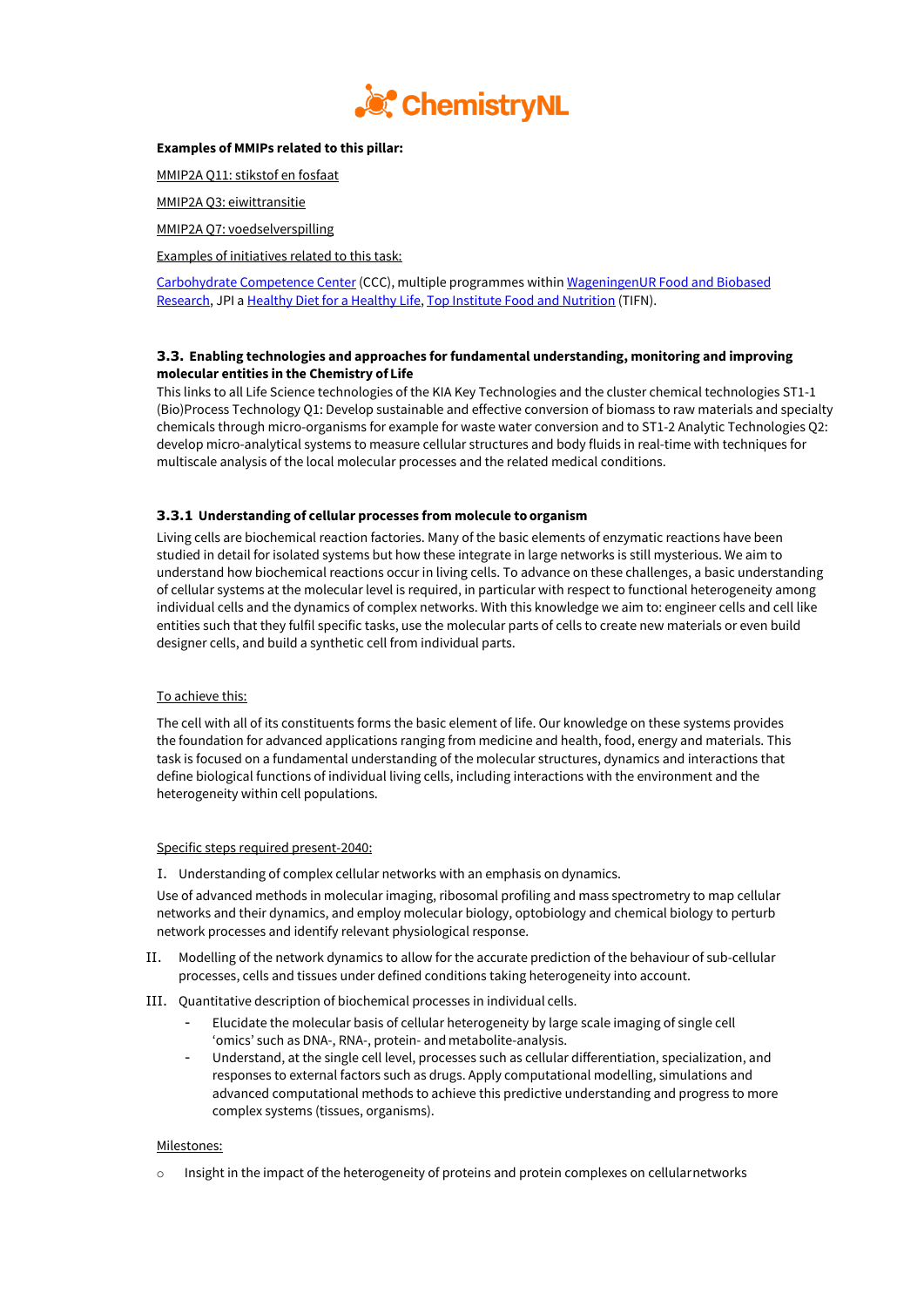

- o Influence of heterogeneity in the dynamics of bio molecular networks and on the robustness of systems.
- o Impact of (epi-) genomics on the heterogeneity of individual cells, cellular dynamics, differentiation and interactions with the environment.
- o Utilize the knowledge on network dynamics and cellular heterogeneity to tackle main societal challenges.

#### Expected result present- 2040:

iii

*Scientific/technological goal:* An understanding of the dynamics of networks and cellular heterogeneity will provide a deeper understanding of the collective behaviour of cells such as in cell populations, tissue and organs. Develop predictive models for system robustness.

*Industrial end goal:* Application of single cell network theory describing meta-stability in the regulation and functioning of processes such as in plant breeding, antibiotics resistance (persistence), the productivity of micro-organisms in biotechnological applications, and bio-inspired materials.

*Societal goal:* By studying individual processes, important insights will be obtained in the mechanism of aging, cellular differentiation and disease (for instance, the onset of cancer development and neurodegenerative disease), as well as in medical treatments that affect the behaviour of individual cells ultimately contributing to the central mission of the KIA Health & Care.

#### **3.3.2 Engineering of molecules and cells**

During the last decades, technological advances enable the modification of biological materials at an advanced level. This involves DNA reprogramming and substitution, control of protein production but also the reconstitution of protein complexes, membranes and other macromolecular structures such as the cytoskeleton which links to the Advanced Materials cluster within the KIA Key technologies. Also, synthetic parts with selfassembling properties can be generated such as complex DNA structures (DNA origami) and membranes. Further advances in reconstitution and synthesis methods will enable more directed modifications and the construction of hybrid systems. This technological advance will enable and further the directed design and construction of cells. We propose to add networked capabilities to cells to increase their functionality; to construct a minimal cell that is able to perform a basic level of gene regulation, homeostasis with its environment and that even can divide; to build a functional organelle; and to create functionally interacting cellular systems such as an "Organon- a-Chip". In addition, cell-like entities with coupled complex functions can find many applications in medicine and material development; in diagnostics, and to collect information on the chemical status in a body and report back via non-invasive imaging, to prepare dynamic self-assembling structures, to promote complex series of catalytic steps, to deliver therapeutic agents to specific (sub)tissue locations with variable controlled local release or modified local reactions, to stimulate and participate in tissue repair. Especially the diagnostics and the information on the chemical status in a body contributes to th[e KIA Health & Care,](https://www.health-holland.com/public/publications/kia/kennis-en-innovatieagenda-2020-2023-gezondheid-en-zorg.pdf) mission I (lifestyle and environment), mission II (access to Healthcare) and mission III (chronic diseases).

#### To achieve this:

In order to build functional cells and cellular systems both a bottom-up and top-down approach is needed. In the bottom-up approach we have to identify the chemical components and their relevant interaction networks to generate systems with increasing complexity and predicable function. In the top-down approach, existing cells and cellular systems are exploited and modified to re-programme their function for specific tasks. This also involves harnessing cell heterogeneity for complex functions including mimicking organs.

#### Specific steps required present-2040:

I. Development of synthetic and chemical biology, bottom up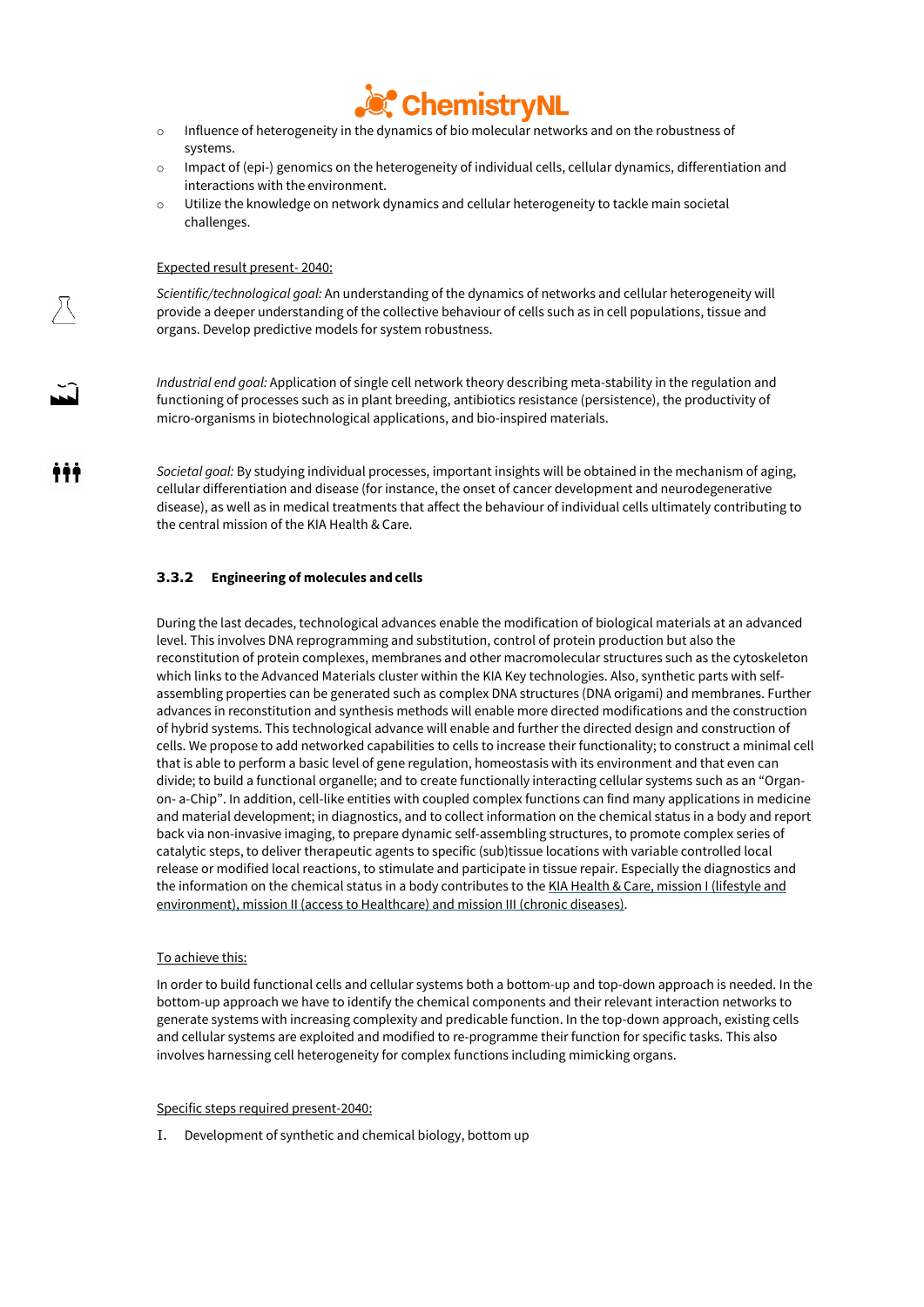

Development of a synthetic cell from building blocks capable of performing basic reactions such as lipid biosynthesis, gene regulation, protein synthesis, ion homeostasis and division. Identify the minimal requirements to generate an autonomously operating system based on a minimal synthetic genome.

- II. Development of synthetic and chemical biology, top down.
	- Development of minimal cells. Identify the requirements to speed up genome editing for genome minimization and the introduction of complex multi component biosyntheticpathways and specialized cell factories.
	- Development of multicellular biological model systems such as "Organ-on-a-Chip". Identify the requirements to generate a robust system for high throughput screening.
	- Development of synthetic microbial communities for specific tasks in bioremediation, biobased fuels, food and health

#### Milestones:

- o Multidisciplinary virtual centre of Synthetic biology.
- o Minimal cells that conduct specific biochemical reactions in a robust manner and that can be used in industrial applications related to bioenergy, biomaterials, chemical production.
- o Synthetic cell that in a controlled manner carries out basic biochemical reactions and that can replicate.
- o Synthetic cells with diagnostics or drug delivery functions
- o "Organ-on-a-Chip" modules that can be used as a disease specific screeningplatform.
- o Synthetic microbial communities to support the gut microbiome

#### Expected result present- 2040;

*Scientific/technological goal:* Assembly of biochemical reactions into functional cellular concepts up to the creation of a minimal functional cell.

*Industrial end goal:* Designer minimal cells for application and production in bioenergy, biomaterial and (bio)chemical production which supports the missions as formulated in the KIA LWV and the KIA Circular Economy and to the cluster Advanced Materials in the KIA Key Technologies; Tailor made platforms for high throughput drug screening.

*Societal goal:* Alternative systems to replace animal testing in the development and clinical testing of medicines. Cell like entities as smart diagnostic and therapeutic agents, improving health and healthcare. Thus supporting the central mission of the KIA Health & Care

#### **Examples o[f MJPs](https://www.hollandhightech.nl/sites/www.hollandhightech.nl/files/inline-files/20191024%20KIA-ST%20Bijlage%20B%20-%20MJP%27s%20overzicht_0.pdf) related to this pillar:**

MJP01 Fenotype-Genotype-Prototype

MJP02 Building Blocks of Life Begrip en benutting van cellulaire sytemen

MJP06 Verbetering van de fotosynthese-efficiëntie

MJP14 Maatschappelijke gewenste en veilige biotech toepassingen door Safe-by-Design

MJP17 Biomedical Engineering for Health

MJP86 Bridge – Life Science Technologies

MJP92 Medische Isotopen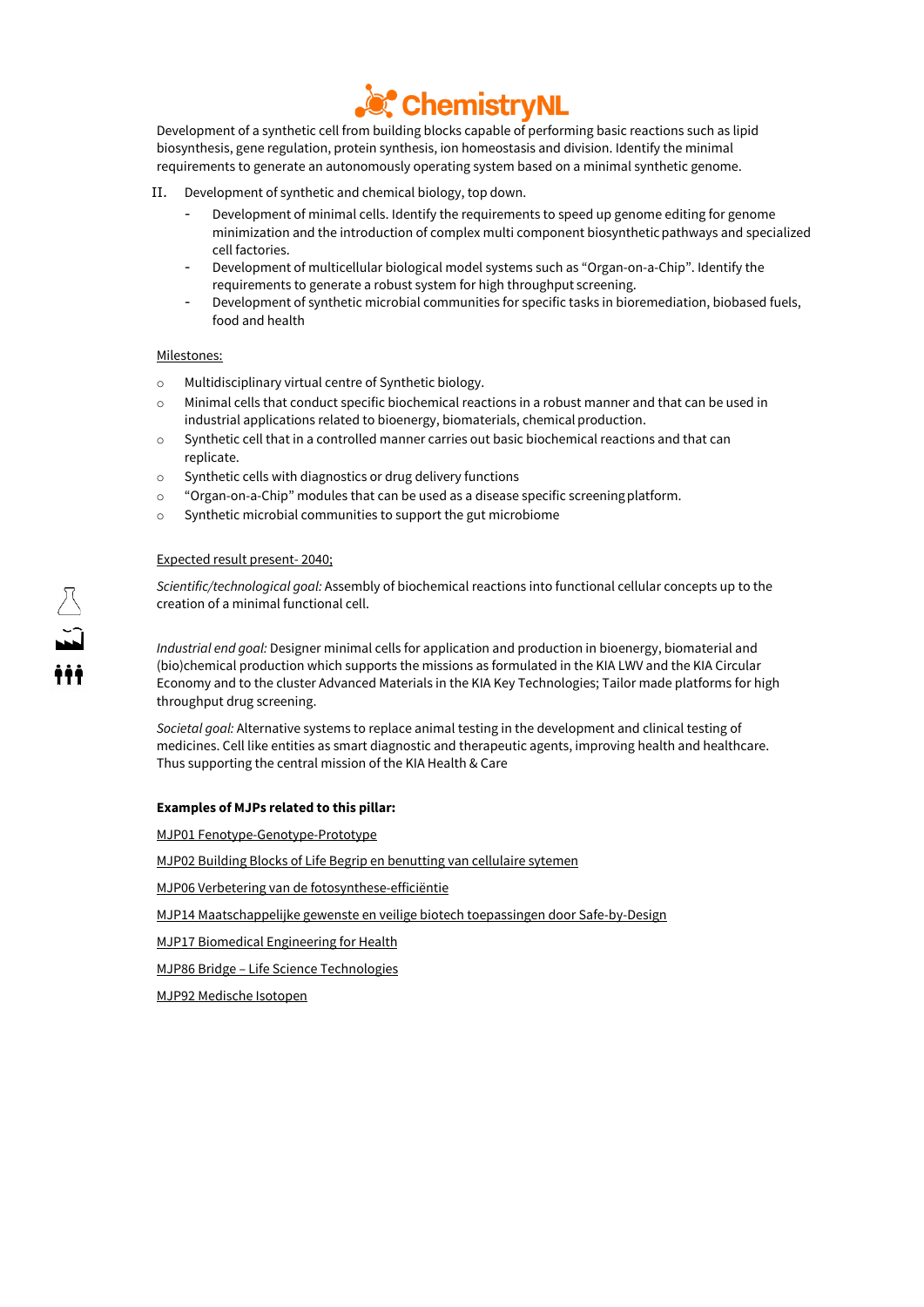

#### **Examples of connections to other platforms:**

Gravity Programs such a[s BaSyc](http://www.basyc.nl/) (synthetic cells)[, Netherlands Organ on a chip initiative,](https://noci-organ-on-chip.nl/) Institute of Chemical [Immunology,](http://chemicalimmunology.nl/nl) [Cancer GenomiCs.nl,](http://www.cancergenomics.nl/) Roadmap Infrastructur[e Proteins@Work,](http://www.netherlandsproteomicscentre.nl/paw) [uNMR.](http://www.nmr-nl.org/)nl, and [Nanofront,](http://casimir.researchschool.nl/home-1963.html) Kluyver [Centre](http://www.kluyvercentre.nl/) for the genomics of industrial fermentations[, BE-Basic](http://www.be-basic.org/) (on sustainable biobased processes), Centre of [Synthetic Biology at the](http://www.rug.nl/research/centre-for-synthetic-biology/) [University of Groningen,](http://www.rug.nl/research/centre-for-synthetic-biology/) [BioSolar Cells,](http://www.biosolarcells.nl/) [Top Institute Food and Nutrition](http://www.tifn.nl/) (TIFN), Human disease model on a chip (hDMT)[, research facility UNLOCK](https://www.nwo.nl/onderzoek-en-resultaten/programmas/nwo/nationale-roadmap-grootschalige-onderzoeksfaciliteiten/projecten-2019-2020.html) (Unlocking microbial diversity for society) and FOM Institut[e AMOLF.](http://www.amolf.nl/)

### **Contribution of this Chemistry of Life roadmap to the Mission driven research**

- (Bio)chemistry supports the missions formulated in the KIA Circular Economy which also aims for optimal use of resources, including biological resources and manufacturing processes.
- Identification of new, optimal chemical processing of new, sustainable sources for protein supply which enforces the KIA Circular Economy; MMIP2AQ3
- Adapt feeds to reduce nitrogen, phosphate and/or sulphur emission which enforces the KIA Circular Economy; MMIP2AQ11.
- Utilize the knowledge on network dynamics and cellular heterogeneity to tackle challenges in energy, food and health(care).
- New, biochemical derived health promoting substances, including enzymes and micro- organisms is linked with life science technologies: ST7-4 Gene Editing / Precise Genetic Engineering Q6
- Wearable diagnostic devices eliminate the need for visiting the hospital, are instrumental to avoid clearly dangerous environmental chemical entities or enable to remove these from environment (smart filters/absorbers) and prevent disease) and directly enforces Mission II, access to healthcare (KIA Health & Care)
- Explore new functionalities of Materials in human bodies (e.g. stability, release, mechanical strength, lubrication, antimicrobial, molecular detection and reporting) which enforces the cluster Advanced Materials in the KIA Key Technologies.
- Creation of new chemical, molecular, biological and cellular entities to interact with and predictably modify chemical properties of biomolecules for treatment (e.g. eliminate cancer cells, restore neuronal function, repair degenerated joint tissue, kill microbes and virus infected cells, or prevent infection, stimulate immune responsiveness specifically to diseased cells, address orphan diseases) Explore new functionalities of Materials in human bodies (e.g. stability, release, mechanical strength, lubrication, antimicrobial, molecular detection and reporting) which enforces the cluster Advanced Materials in the KIA Key Technologies
- Design and synthesis of new (bio)molecular entities which enforces the cluster Chemical technologies in the KIA Key Technologies
- Through this Chemistry of Life roadmap, new sources of e.g. proteins are currently being implemented and food is improved chemically which requires a detailed molecular understanding of (plant) cellular mechanisms to support the mission of feeding the ever-increasing world population in a sustainable manner which is also addressed in the KIA LWV and the KIA Circular Economy. Chemistry is instrumental in the transition away from animal-based protein supplies towards more environmentally friendly plant-based protein sources with their associated reduction of greenhouse gas emissions and supports the related missions formulated in the KIA LWV and the KIA CE
- Less spoilage of foods as formulated in the missions of the KIA LWV and the KIA CE by exploring biochemical production and use of new nature inspired preservatives,
- The chemical knowledge generated for diagnostics and the information on the chemical status in a body contributes to the KIA Health & Care, mission I (lifestyle and environment) and mission III (chronic diseases).
- Designer minimal cells for application and production in bioenergy, biomaterial and (bio-)chemical production as described in pillar 3 of this roadmap support the missions as formulated in the KIA LWV and the KIA Circular Economy and to the cluster Advanced Materials in the KIA Key Technologies; Tailor made platforms for high throughput drug screening.
- Cell like entities as smart diagnostic and therapeutic agents as described in pillar 3 of this roadmap contribute to the improvement health and healthcare the overall aim of the KIA Health & Care.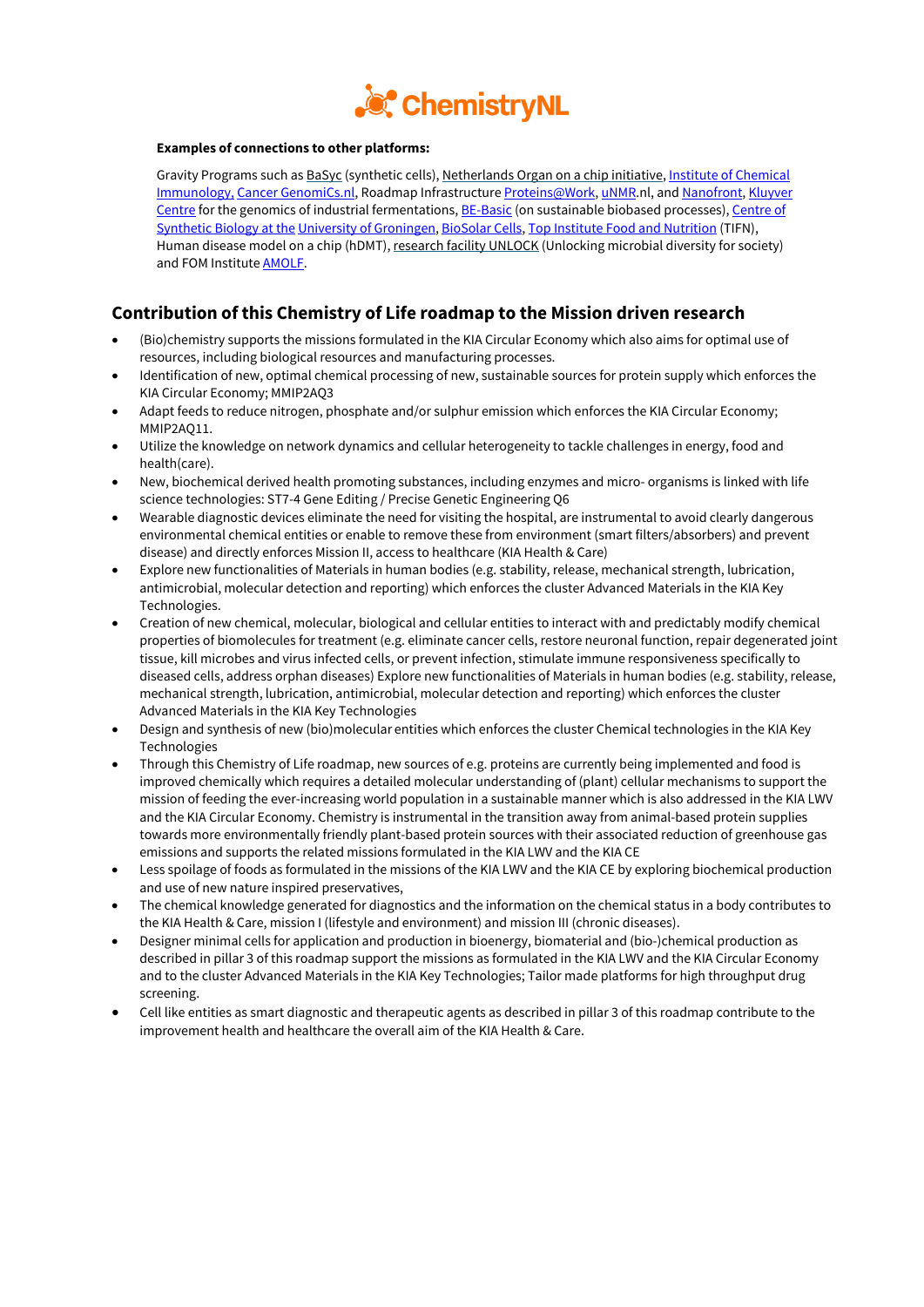

#### **Connections / Cross Overs**

The Chemistry of Life program has been initiated to strengthen the collaboration within the different programs of TKI Chemistry as well as across the different TKIs. This is important as we realize that innovation doesn't happen is silos (competing for limited resources) but at the interface of different disciplines and by multi-disciplinary contributions and collaborations (sharing limited resource).

While the current roadmap has been designed from the identified specific needs and opportunities in Chemistry of Life, it is not surprising that many desired connects exist with other TKIs and EU initiatives. Some of these connections are presented in table 2 which shows that all (!) proposed tasks and actions of Chemistry of Live are strongly connected. These connections can be worked out for example in designing joint (cross TKI) calls. In these joint calls the contribution (or knowledge gap) of the different disciplines will become visible and might further guide priority setting driven by specific innovation themes.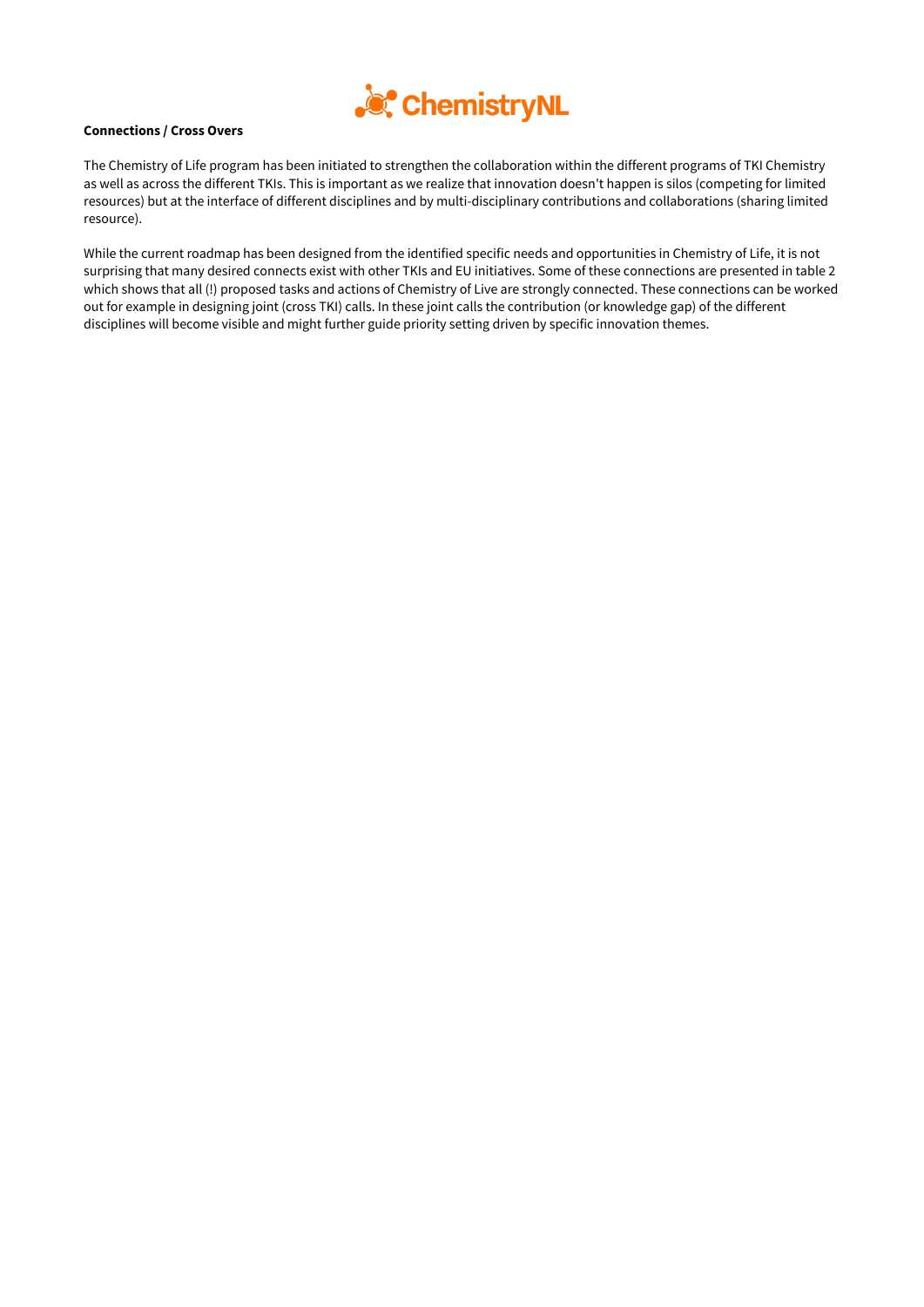| Chemistry of    | <b>TKI</b>     | <b>TKI LSH</b>          | <b>TKI</b>     | <b>TKI Biobased</b> | <b>TKI HTSM</b>     | Horizon 2020                | <b>Potentially interested</b> |
|-----------------|----------------|-------------------------|----------------|---------------------|---------------------|-----------------------------|-------------------------------|
| Life            | Chemistry      |                         | Agri/Food      |                     |                     |                             | companies                     |
| <b>Activity</b> |                | -Molecular              |                |                     | -Diagnostics (incl. | -Health, demographic        | DSM, Akzo, Unilever, multiple |
| 1.1             |                | diagnostics             |                |                     | imaging)            | change and wellbeing        | $($ 200) start-ups in biotech |
|                 |                | -Imaging                |                |                     |                     |                             |                               |
| <b>Activity</b> |                | -Pharmacotherapy        |                |                     |                     | -Health, demographic        | Synthon, MSD, Janssen,        |
| 1.2             |                | -One Health             |                |                     |                     | change and wellbeing        | Galapagos, multiple (>        |
|                 |                | (Antimicrobial          |                |                     |                     |                             | 100) start-ups in biotech     |
|                 |                | resistance)             |                |                     |                     |                             |                               |
| <b>Activity</b> | -Advanced      | -Regenerative           |                |                     | -Enabling           | -Health, demographic        | DSM, Philips,                 |
| 1.3             | Materials      | medicine                |                |                     | technologies        | change and wellbeing        |                               |
|                 | (Materials     |                         |                |                     | (Biomaterials)      |                             |                               |
|                 | with added     |                         |                |                     |                     |                             |                               |
|                 | functionality) |                         |                |                     |                     |                             |                               |
| <b>Activity</b> |                |                         | - Proteins,    |                     |                     | -Food security, sustainable | FrieslandCampina,             |
| 2.1             |                |                         | Carbohydrates, |                     |                     | agriculture                 | Unilever, AVEBE,              |
|                 |                |                         | Oils           |                     |                     |                             | Danone, Cosun                 |
| <b>Activity</b> |                | - Specialized           | - Roadmap      |                     |                     | -Food security,             | FrieslandCampina,             |
| 2.2             |                | <b>Nutrition Health</b> | health (e.g.   |                     |                     | sustainable agriculture     | Unilever, AVEBE,              |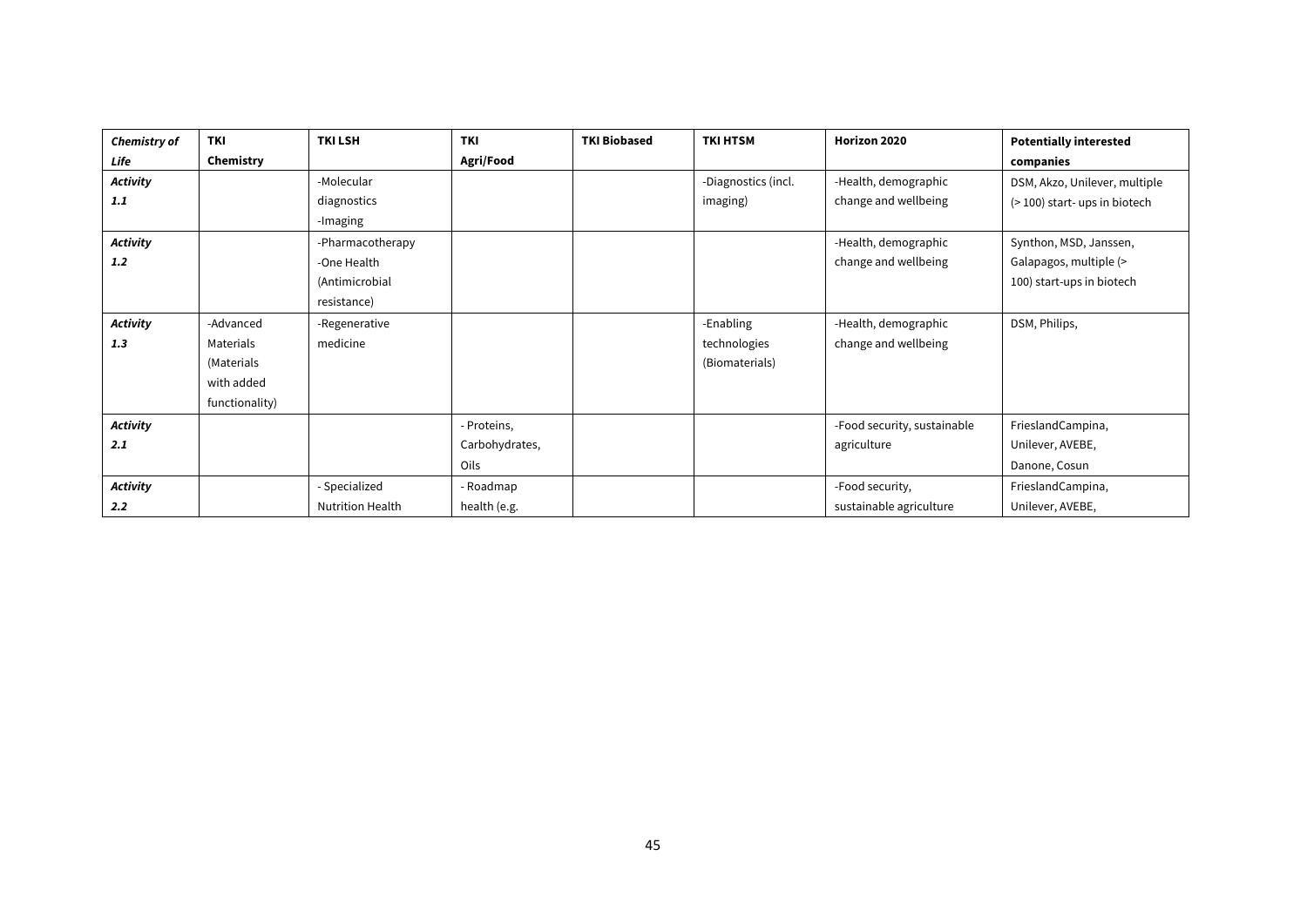|                 |               | and Disease    | healthy aging)      |                  | -Health, demographic         | Danone, Nestlé    |
|-----------------|---------------|----------------|---------------------|------------------|------------------------------|-------------------|
|                 |               |                |                     |                  | change and wellbeing         |                   |
| <b>Activity</b> | - Chemical    |                | - New adapted       | - Bio-refinery:  | -Food security, sustainable  | FrieslandCampina, |
| 2.3             | conversion,   |                | feedstock           | Proteins, oils,  | agriculture                  | Unilever, AVEBE,  |
|                 | processes and |                | -Ligno-cellulose as | carbohydrates    | -Climate action,             | Danone, Nestlé    |
|                 | synthesis     |                | feedstock           | separation,      | environment, resource        |                   |
|                 | (Biomass and  |                |                     | nutritional and  | efficiency and raw materials |                   |
|                 | renewable     |                |                     | pharma products  |                              |                   |
|                 | resources)    |                |                     | from             |                              |                   |
|                 |               |                |                     | plants           |                              |                   |
| Activity 3      |               | - Regenerative | - Roadmap           | - Solar          | -Health, demographic         |                   |
|                 | Nanotechno-   | Medicine       | health (e.g.        | capturing (incl. | change and wellbeing         |                   |
|                 | logy (e.g.    | - Enabling     | metabolic           | micro-           | -Food security,              |                   |
|                 | energy        | Technologies   | programming)        | organisms)       | sustainable agriculture      |                   |
|                 | storage)      |                |                     |                  | -Secure, clean and           |                   |
|                 | - Chemistry & |                |                     |                  | efficient energy             |                   |
|                 | Physics;      |                |                     |                  |                              |                   |
|                 | Fundamentals  |                |                     |                  |                              |                   |
|                 | for our       |                |                     |                  |                              |                   |
|                 | future,       |                |                     |                  |                              |                   |
|                 | Rapport       |                |                     |                  |                              |                   |
|                 | Commissie     |                |                     |                  |                              |                   |
|                 | Dijkgraaf     |                |                     |                  |                              |                   |

**Table 2**